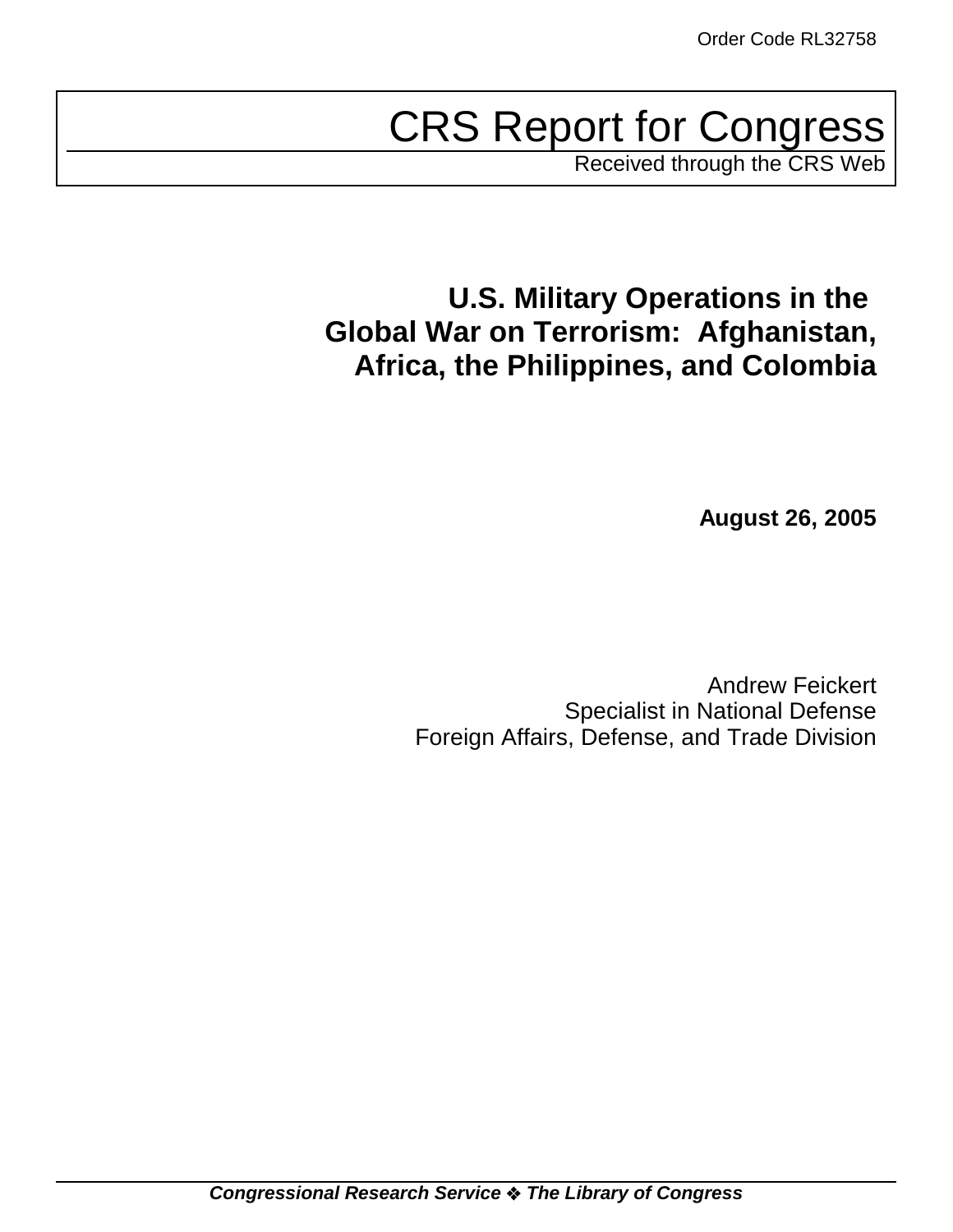### U.S. Military Operations in the Global War on Terrorism: Afghanistan, Africa, the Philippines, and Colombia

#### **Summary**

U.S. military operations in Afghanistan, Africa, the Philippines, and Colombia are part of the U.S.-initiated Global War on Terrorism (GWOT). These operations cover a wide variety of combat and non-combat missions ranging from combating insurgents, to civil affairs and reconstruction operations, to training military forces of other nations in counternarcotics, counterterrorism, and counterinsurgency tactics. Numbers of U.S. forces involved in these operations range from 18,000 to just a few hundred. Some have argued that U.S. military operations in these countries are achieving a degree of success and suggest that they may offer some lessons that might be applied in Iraq as well as for future GWOT operations. Potential issues for Congress include NATO assumption of responsibility for operations in Afghanistan, counterdrug operations in Afghanistan, a long-term strategy for Africa, and developments in Colombia and the Philippines. This report will not discuss the provision of equipment and weapons to countries where the U.S. military is conducting counterterrorism operations<sup>1</sup> nor will it address Foreign Military Sales (FMS), which are also aspects of the Administration's GWOT military strategy. This report will be updated on a periodic basis.

<sup>1</sup> For additional information see CRS Report RL30982, *U.S. Defense Articles and Services Supplied to Foreign Recipients: Restrictions on Their Use.*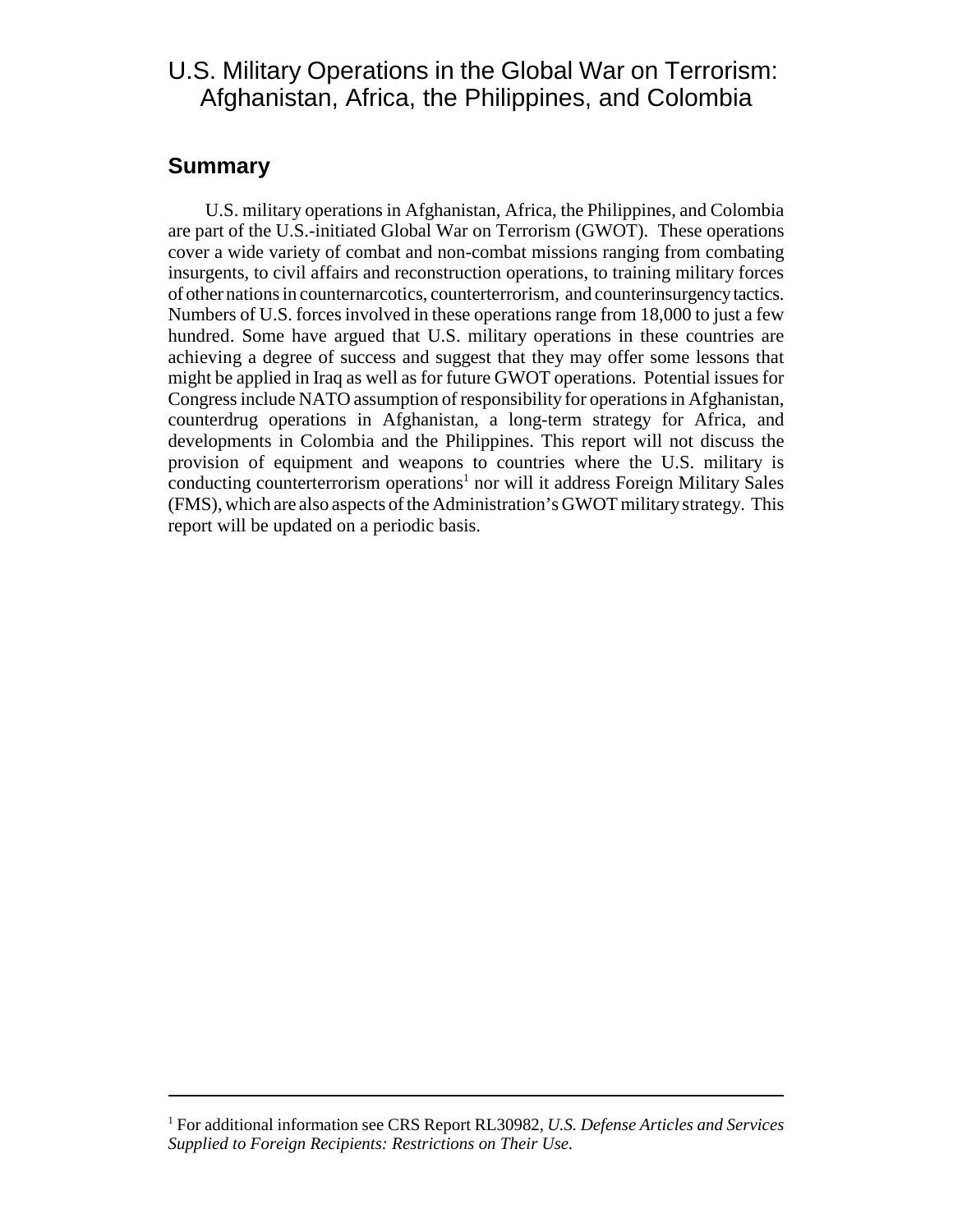# **Contents**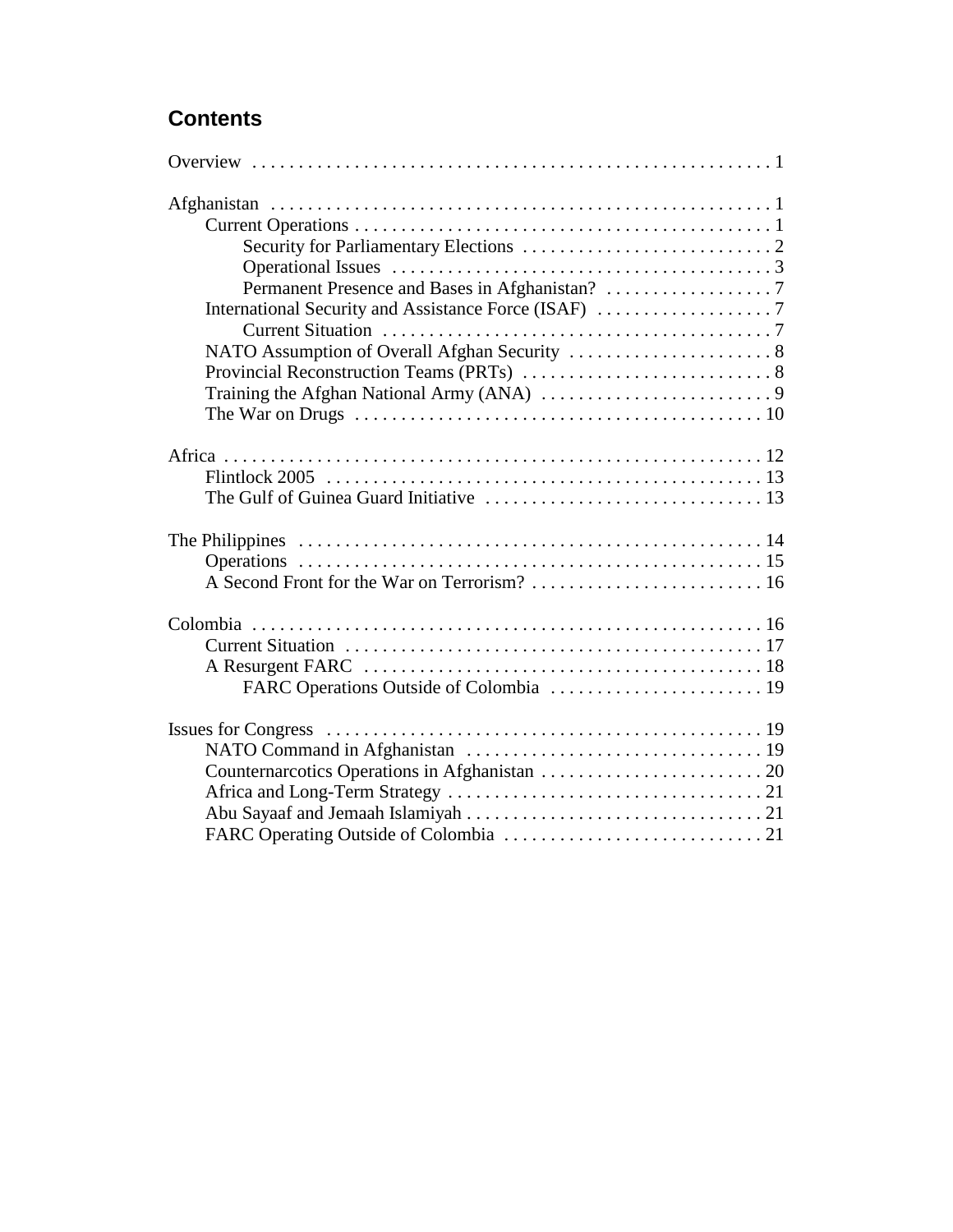# U.S. Military Operations and the Global War on Terrorism: Afghanistan, Africa, the Philippines, and Colombia

#### **Overview**

U.S. military operations as part of the Global War on Terrorism (GWOT) began on October 7, 2001, and continue today. The military component is just one aspect in this endeavor, which also involves diplomatic, intelligence, law enforcement, and financial efforts intended to defeat terrorists around the world. This report focuses on U.S. military operations in four areas — Afghanistan, Africa, the Philippines, and Colombia — although the U.S. military is likely engaged in a variety of activities in other countries or regions that are considered part of the GWOT by the Administration. While some consider military operations in Iraq as part of this war, many do not, and because of the complexity of this issue, Iraq is treated separately and in greater detail in other CRS reports.<sup>2</sup>

Congress has a wide ranging interest in U.S. military operations in these regions. NATO assumption of responsibility for Afghanistan and its impact on U.S. military operations, counternarcotics operations in Afghanistan, and the apparently emerging long-term military strategy for Africa — raise a variety of issues for potential congressional consideration.3

# **Afghanistan4**

#### **Current Operations**

There are approximately 19,000 U.S. military personnel in and around Afghanistan. Troops currently in Afghanistan represent the sixth major troop rotation in Operation Enduring Freedom (OEF) since the United States became involved in the fall of 2001. At present, the majority of U.S. ground forces come

<sup>&</sup>lt;sup>2</sup> CRS has a number of reports on Iraq. The following reports discuss the military aspects of Iraq in great detail: CRS Report RL31763, *Iraq: Summary of U.S. Forces* and CRS Report RL31701, *Iraq: U.S. Military Operations and Costs*.

<sup>&</sup>lt;sup>3</sup> For additional information on U.S. Special Operations Forces see CRS Report RS21048, *U.S. Special Operations Forces (SOF): Background and Issues for Congress* and CRS Report RS22017, *Special Operations Forces (SOF) and CIA Paramilitary Operations: Issues for Congress*.

<sup>4</sup> For a more detailed treatment of Afghanistan see CRS Report RL30588, *Afghanistan: Post-War Governance, Security, and U.S. Policy* (updated regularly).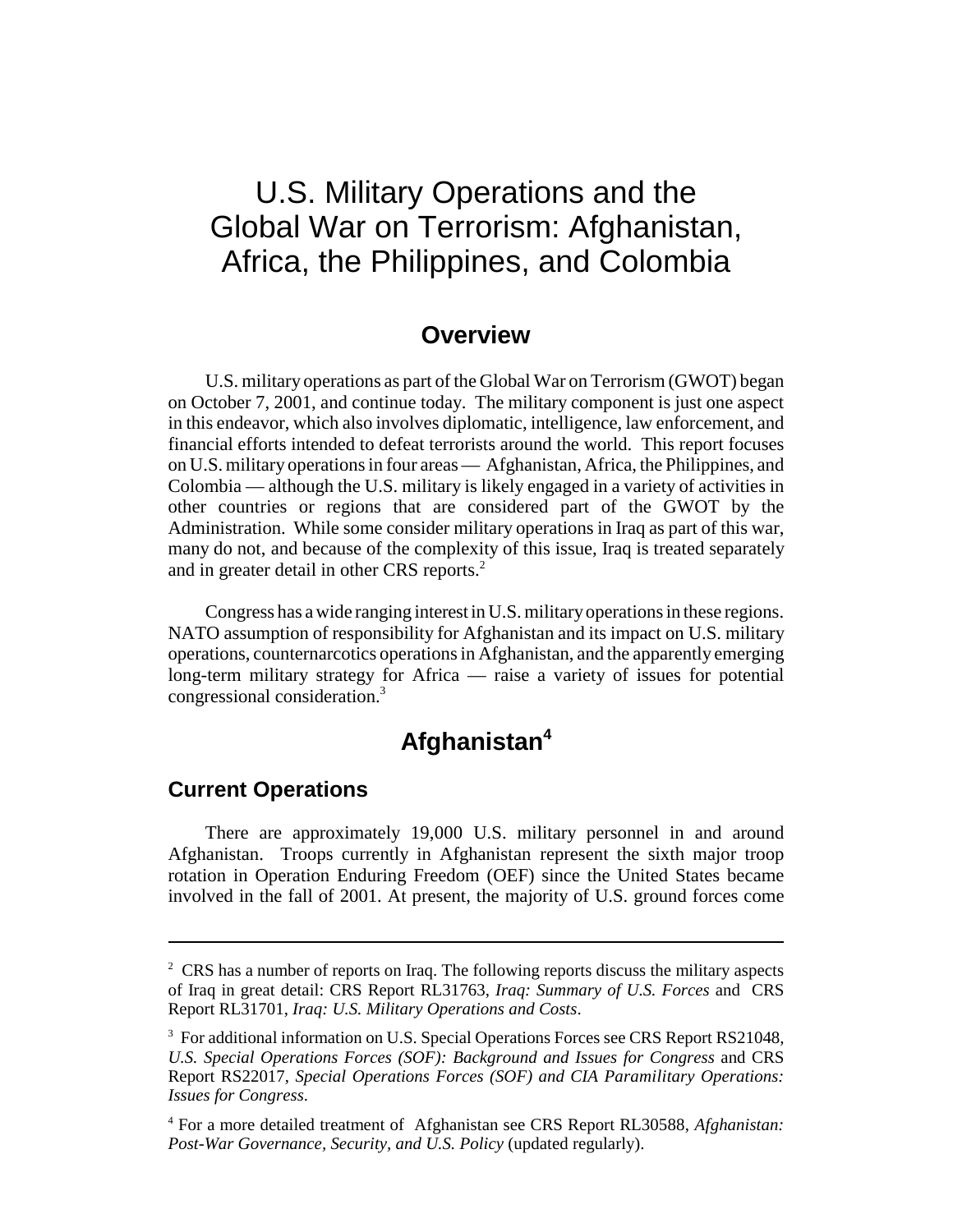from the Army's Italy-based 173rd Airborne Brigade and the 1st Brigade of the Fort Bragg North Carolina-based 82<sup>nd</sup> Airborne Division and Marine elements from the Second (II) MEF from Camp Lejeune, North Carolina. U.S. Special Forces are also operating in Afghanistan and are primarily concerned with capturing or killing Taliban and Al Qaeda leaders. In addition, Army units from the Florida National Guard's 53rd Infantry Brigade will be deployed to train the Afghan National Army  $(ANA).$ <sup>5</sup>

Information concerning major unit participation for OEF 7 has not been provided by the Department of Defense (DOD) nor by U.S. Central Command (CENTCOM). It is believed that the headquarters of the Fort Drum, New York-based  $10<sup>th</sup>$  Mountain Division and the division's  $3<sup>rd</sup>$  and  $4<sup>th</sup>$  Brigade Combat Teams (BCT) will deploy to Afghanistan in the spring of 2006 and will constitute the majority of U.S. ground forces in the region. Reports suggest that the Army has completed its 2007 deployment plans, and are working on a 2008 deployment plan and the Marines are also working on deployment plans out to 2008.<sup>6</sup>

**Security for Parliamentary Elections.** U.S. and Coalition forces have increased force levels and undertaken operations in conjunction with the Afghan National Army (ANA) and National Police to quell insurgent violence in the run up to Afghanistan's September 18, 2005 nation-wide National Assembly and Provincial Council elections. About 700 members of the  $82<sup>nd</sup>$  Airborne's 1<sup>st</sup> Battalion, 325<sup>th</sup> Airborne Infantry Regiment deployed to Afghanistan at the end of July to assist in security operations.<sup>7</sup> This deployment is expected to last four months but could be extended if required.<sup>8</sup> The North Atlantic Treaty Organization (NATO) also plans to send approximately 2,000 troops to Afghanistan by September to provide additional security for the elections.<sup>9</sup> NATO is expected to deploy three additional battalions, a quick reaction force, and an "over-the-horizon" force to augment security — a force package similar to that used in the October 2004 Afghan presidential elections. Although NATO has not provided official details, Romania, France, Spain, and the Netherlands were reportedly expected to provide a battalion each for this effort.<sup>10</sup> In addition, Australia will reportedly deploy about 150 special forces soldiers to Afghanistan prior to the elections, but these soldiers will likely join U.S. special

<sup>5</sup> Phil Long, "Florida Troops to Help Train Afghans," *Miami Herald,* March 1, 2005.

<sup>6</sup> Christian Lowe, "USMC Planning for Iraq Ops Through 2008," *DefenseNews.com,* August 18, 2005.

<sup>&</sup>lt;sup>7</sup> "More U.S. Forces Headed to Afghanistan: Unit to Change Role," Armed Forces Press Service, July 11, 2005.

<sup>8</sup> Kevin Maurer, "82nd Unit Prepares to Deploy to Afghanistan," *Fayetteville (NC) Observer,* July 9, 2005.

<sup>&</sup>lt;sup>9</sup> "Alliance to Deploy Extra Troops for Afghan Elections," NATO Update, June 9, 2005 and Judy Dempsey, "NATO to Add to Afghanistan Troops," *International Herald Tribune,* July 20, 2005.

<sup>10 &</sup>quot;NATO May Send More Troops for Afghan Election," *Baltimore Sun,* June 7, 2005.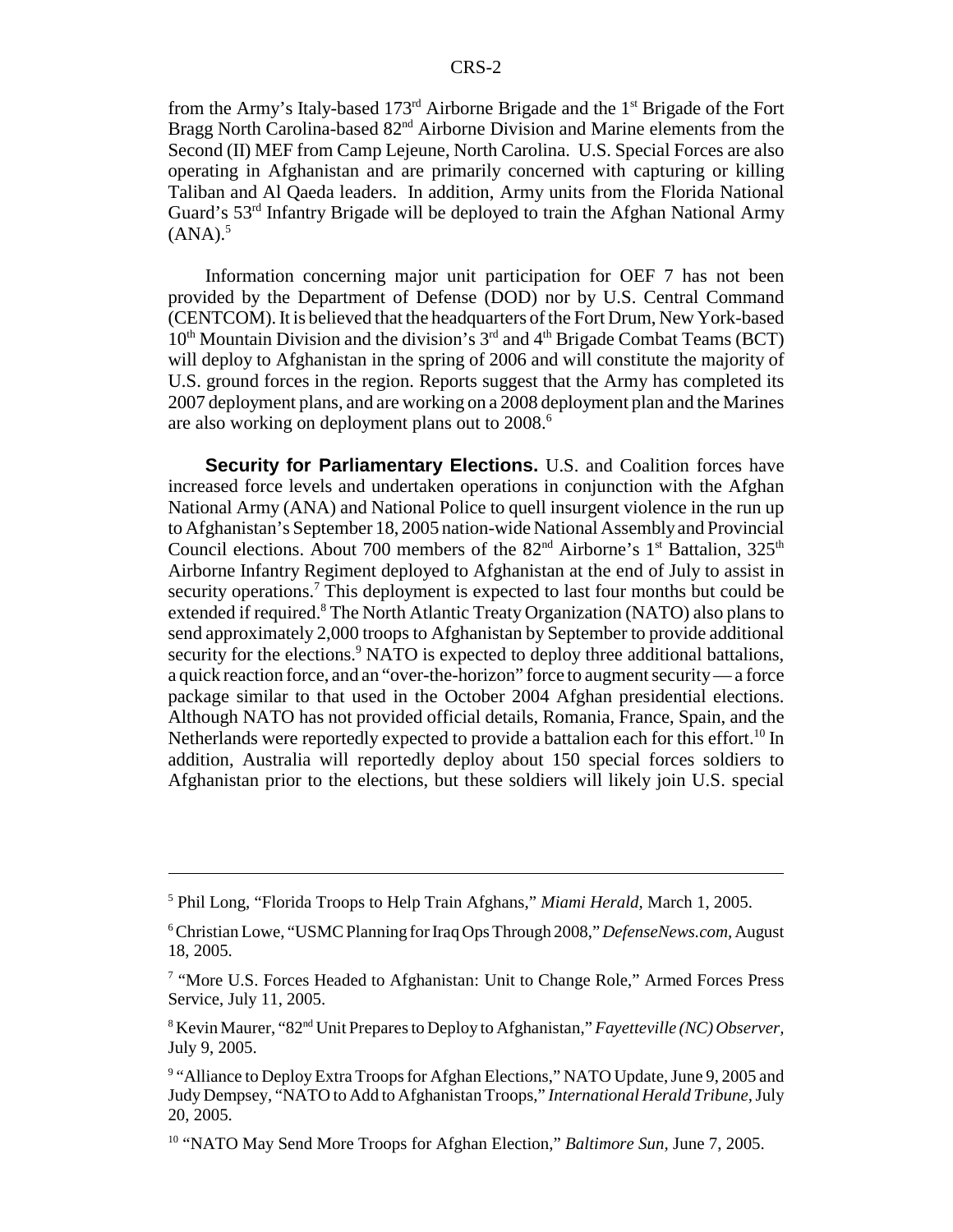forces in the effort to destroy insurgent leadership.<sup>11</sup> As of August 22, approximately 10,500 NATO troops (including the NATO-led International Security and Assistance Force - ISAF) had reportedly been deployed to Afghanistan to provide security for the elections. $^{12}$ 

#### **Operational Issues.**

*Changing Nature of the Conflict?* In early 2005, some postulated that the nature of the conflict in Afghanistan was changing. Reports suggest that Afghan warlords are being "co-opted" and that various warlords are peacefully ceding<sup>13</sup> power to the Afghan government. Efforts to disarm, demobilize, and reintegrate the various militia groups controlled by warlords has "helped to disarm more than half of the country's 60,000 irregular fighters and canton 8,018 tanks, armored personnel carriers and artillery pieces — 95 percent of the heavy weapons estimated to be in the hands of "unofficial" military commanders."<sup>14</sup> The Afghan government and the U.S. military have long sought to demobilize and reintegrate local militias and curb the influence of regional warlords that were seen by many as a threat to the fledgling Afghan national government.

Another change is improved cooperation with the Pakistani military. U.S. forces are reportedly training Pakistani forces in night flying and helicopter assault techniques that could be useful in military operations in the border region.<sup>15</sup> Pakistani military efforts in the South Waziristan border region in 2004 reportedly resulted in the destruction of at least two insurgent training camps — disrupting the operations of hundreds of foreign militants operating in the region as well as killing or capturing more than 300 insurgents — at the cost of about 200 Pakistani soldiers killed.<sup>16</sup> Pakistan is believed to have 75,000 soldiers deployed along the border conducting offensive operations in the North Waziristan region. Current operations are more discrete — relying on specific target intelligence, than last year's wide sweeps which resulted in numerous casualties on both sides.<sup>17</sup> Despite Pakistan's military

<sup>11</sup> Janaki Kremmer, "Australia Reassesses Afghan Effort," *Christian Science Monitor,* July 22, 2005.

<sup>12 &</sup>quot;Official: U.S., Afghan Forces Kill 40 Militants," *MSNBC.com,* August 22, 2005.

<sup>13 &</sup>quot;Neutralized Warlords," *Aviation Week & Space Technology,* February 7, 2005 and David S. Cloud, "Afghan Warlords Slowly Come in From the Cold," *Wall Street Journal,* March 14, 2005.

<sup>14</sup> Michael Griffin, "Hard Road Ahead for Afghan Leader," *Jane's Intelligence Review,* February 1, 2005.

<sup>15</sup> Carlotta Gall, "U.S. Troops Training Pakistani Units Fighting Qaeda," *New York Times,* April 27, 2005.

<sup>16</sup> Carlotta Gall, "Pakistanis Pursue Qaeda Forces in Offensive on Afghan Border," *New York Times,* March 7, 2005.

 $17$  Ibid.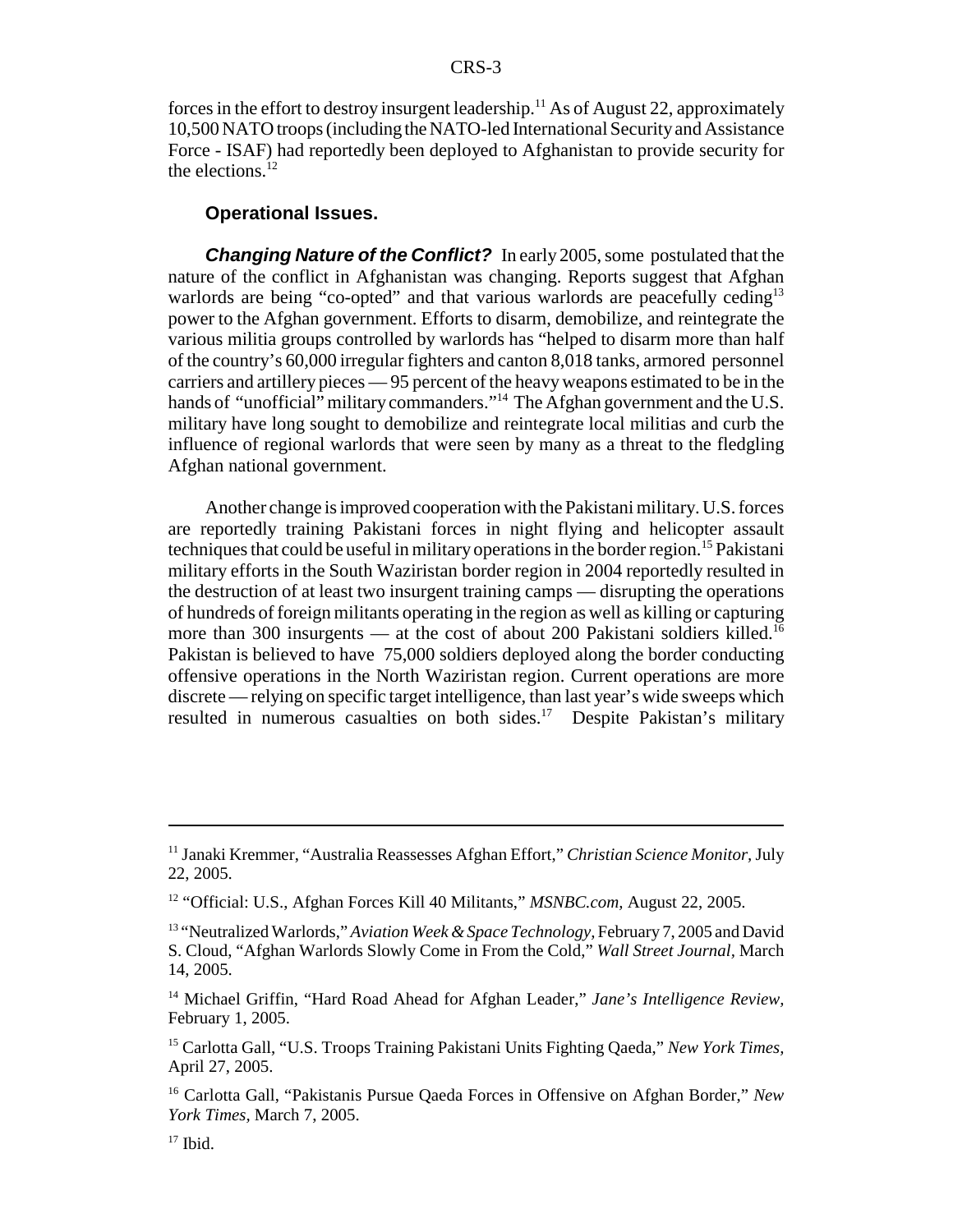cooperation, Pakistan is still widely criticized for "accommodating pro-Taliban forces" in the country.<sup>18</sup>

Early in 2005, U.S. military officials reportedly noted that attacks and firefights involving U.S. forces had decreased to the point where violent contacts were becoming "rare"and that many areas that were previously insecure were now safe and that Afghans were becoming "increasingly cordial" to Americans.19 This trend was attributed to Afghan security forces exerting a more forceful presence in violent areas of the country making the environment less hospitable to insurgent forces.<sup>20</sup> As a result of the improved security situation, U.S. forces have been able to turn more of its attention to reconstruction operations.<sup>21</sup> Others suggest that the Taliban's failure to disrupt last year's Afghan presidential elections as promised and the Afghan government's offer of amnesty to many Taliban leaders and their followers have resulted in poor morale within the ranks of the insurgents.<sup>22</sup> A Taliban spokesman, however, reportedly attributed its inaction during the winter of 2004 to the weather and promised it would regroup and renew attacks in the spring when the weather improved.<sup>23</sup>

*Renewed Insurgent Attacks.* U.S. forces renewed attempts in April and May 2005 to end the insurgency by operating in the border provinces where the Taliban continue to exert a degree of control. On March 27, a mine exploded under a U.S. military vehicles south of Kabul killing four U.S. soldiers.24 In early April, a U.S. military spokesman acknowledged that "the number and severity of attacks against Afghan and coalition forces have increased compared to winter."25 On April 12, Afghan forces were ambushed by about 30 to 35 insurgents near Khost — about 90 miles south of Kabul — and U.S. troops and warplanes responded in support, resulting in two U.S. wounded and about 12 insurgents killed.<sup>26</sup> U.S. and local Afghan forces came under attack on May 4 in Zabol province, resulting in six U.S.

 $21$  Ibid.

<sup>&</sup>lt;sup>18</sup> David Rohde and Somini Sengupta, "Qaeda on the Run? Raids Seem to Belie Pakistani's Word," *New York Yimes,* August 5, 2005.

<sup>19</sup> Carlotta Gall, "Rebel Attacks Down Sharply in Afghanistan, U.S. General Says," *New York Times,* March 8, 2005.

 $20$  Ibid.

 $22$  Thomas Coghlan, "Rocket Man Gives up Rebellion to Put the Taliban on the Road to Peace," *London Daily Telegraph,* February 22, 2005.

<sup>23 &</sup>quot;Taliban Says Their Insurgency is Waiting Out the Bitter Winter," *New York Times,* February 20, 2005.

<sup>24</sup> Stephen Graham, "Afghan Landmine Kills 4 U.S. Soldiers," *Miami Herald,* March 27, 2005.

<sup>&</sup>lt;sup>25</sup> Gerry J. Gilmore, "Number of Anti-Coalition Attacks Goes Up in Afghanistan," American Forces Press Service, April 2, 2005.

<sup>26 &</sup>quot;12 Militants Killed, 2 Americans Wounded in Afghanistan," *Baltimore Sun,* April 13, 2005.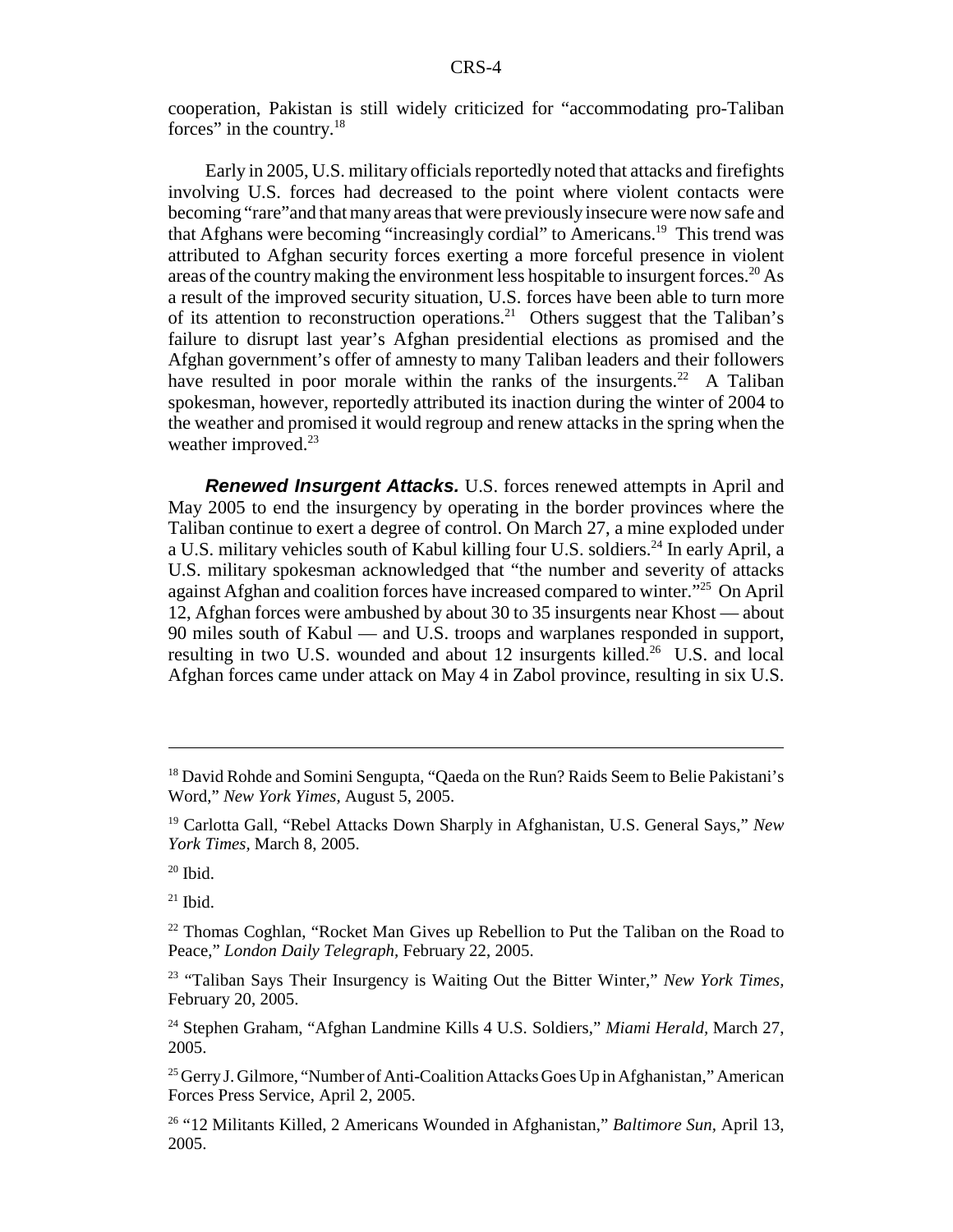soldiers wounded and approximately 45 insurgents killed.<sup>27</sup> In both the April 12 and May 4 attacks, U.S. fixed-wing aircraft and helicopters were credited with causing the majority of insurgent casualties. Two U.S. Marines were killed battling insurgents in Laghman province on May 8; two U.S. soldiers were killed and eight wounded in a mortar attack at a firebase near the Pakistan border on June 9 ; and one U.S. soldier was killed and three wounded during an insurgent ambush in Paktika province on June 10.28 In late June, U.S. forces began operating in the Khakeran valley in southern Afghanistan — a reported insurgent sanctuary about 130 miles northeast of Kandahar.<sup>29</sup> This operation, undertaken in response to renewed insurgent attacks, resulted in as many as 178 insurgents killed — primarily from U.S. military aircraft attacks.

While some believe that the insurgency is in decline, others — citing the scope and intensity of fighting in the spring months of 2005 — suggest otherwise. Some U.S. and Afghan officials reportedly characterize the insurgents as limited in their mobility and unable to seize territory and hold it, but nevertheless a force well equipped with personnel, weapons, and money.<sup>30</sup> They note that while the Taliban may be unable to hold ground, they can continue the insurgency "indefinitely, attacking the fledgling Afghan government, scaring away aid groups, and leaving the province ungovernable." Taliban ranks have reportedly been rapidly replenished by recruits coming in from Pakistan. The insurgents have been operating in groups of 20 or more, using rocket propelled grenades and light machine guns, and have been able to stand and fight for hours, despite taking heavy casualties. Perhaps in a shift of tactics to avoid additional casualties, U.S. and Afghan military officials note that insurgents have recently begun ambushing soldiers with the roadside improvised explosives that have proven successful in Iraq.

*Special Operations Helicopter Downing and Ensuing Actions.* On June  $28<sup>th</sup>$ , a U.S. MH-47 Chinook helicopter with the U.S. 160<sup>th</sup> Special Operations Aviation Regiment (SOAR) was shot down by insurgents as they were attempting to reinforce a four-man SEAL (U.S. Navy's Sea, Air, and Land Special Operations Force) team under attack by insurgent forces north of Asadabad. Eight members of the helicopter's crew and an eight-man SEAL response force were killed in the crash. In addition, three of the four SEALs that they were trying to reinforce were killed by attacking insurgents. One wounded SEAL survived and was eventually returned to U.S. control after he was given refuge by some local inhabitants. It has been

<sup>27</sup> Halima Kazem, "45 Killed in Fighting in Southern Afghanistan," *Los Angeles Times,* May 5, 2005.

<sup>28</sup> See "2 Marines Die in Clash with Afghan Rebels," *Los Angeles Times,* May 9, 2005; Carlotta Gall, "Two U.S. Soldiers are Killed in Afghanistan" *New York Times,* June 9, 2005; and Daniel Cooney, "Afghan Insurgent Ambush Kills 1 U.S. Soldier; 3 Hurt," *Philadelphia Inquirer,* June 11, 2005.

<sup>29</sup> Thomas Munita, "178 Afghan Rebels Die in Bombings," *Washington Post,* June 26, 2005 and Thomas Munita, "Troops Root Taliban Out of Afghan Valley," *Army Times,* June 27, 2005.

<sup>&</sup>lt;sup>30</sup> Information in this section is from Carlotta Gall, "Despite Years of U.S. Pressure, Taliban Fight on in Jagged Hills," *New York Times,* June 4, 2005, and N.C. Aizenman, "Violence Linked to Taliban Swells in Afghanistan," *Washington Post,* June 9, 2005.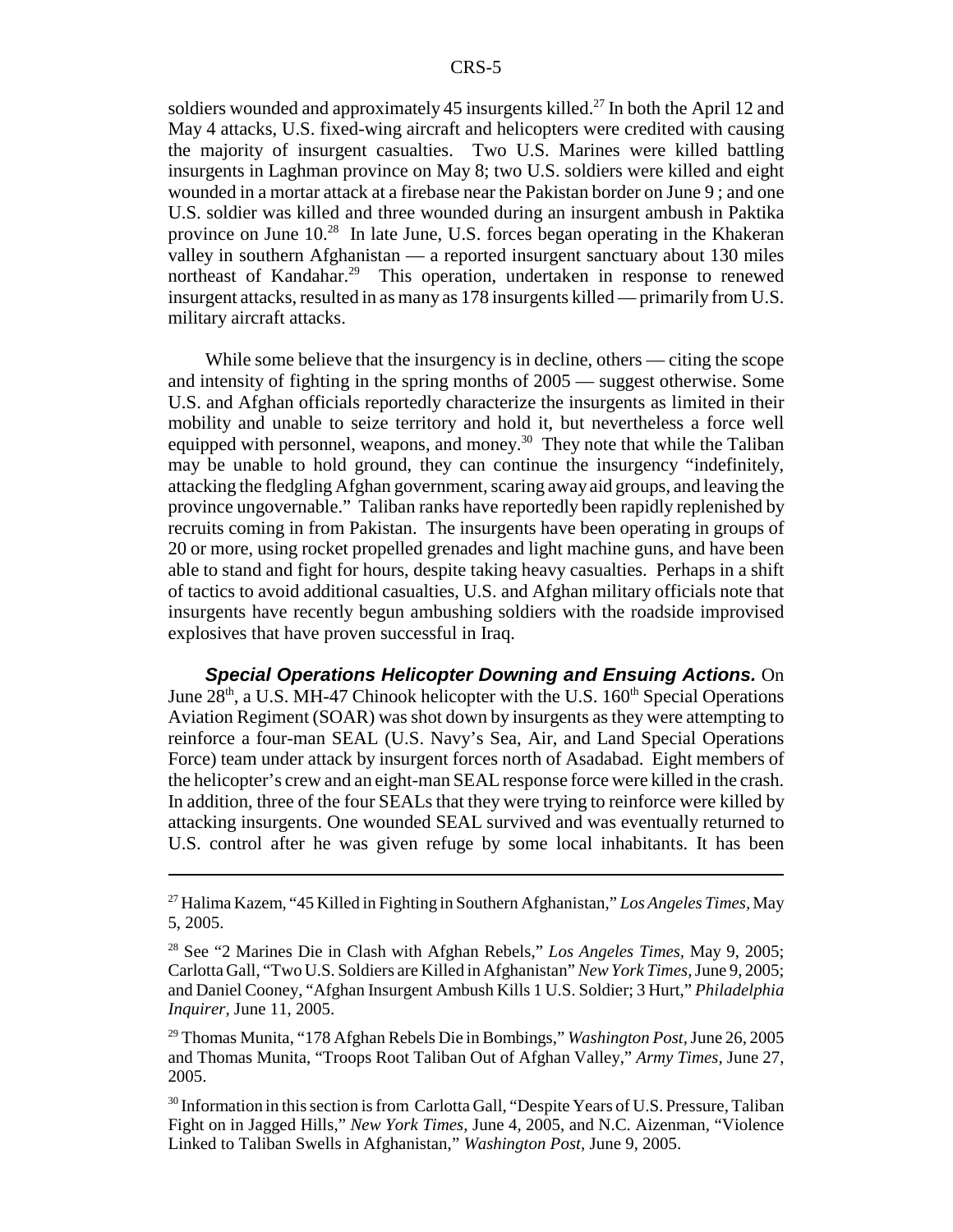speculated that the four-man SEAL team was involved in either locating or attempting to capture or kill Taliban leader Ahmad Shaw — a warlord loyal to Mullah Omar and with considerable influence over the Asadabad region.<sup>31</sup>

After the downing, approximately 300 U.S. troops, supported by military aircraft, began hunting the insurgents responsible for the attack.<sup>32</sup> Some suggested that while some of the insurgents may have remained in the area, many had fled into Pakistan, and, on July 14, U.S. forces reportedly killed 24 suspected insurgents fleeing into Pakistan.<sup>33</sup> The U.S. military reportedly concluded its operation aimed at insurgents responsible for SEAL ambush and helicopter downing on August 21. A U.S. military spokesman claimed that during the week-long operation, U.S. forces had been in 29 separate engagements and had killed more than 40 insurgents.<sup>34</sup> On July 24, six U.S. soldiers were wounded in an ambush in eastern Afghanistan when an improvised explosive device detonated near a convoy and the unit came under small arms fire.<sup>35</sup> Some reports suggest that many of these improvised explosives are becoming more sophisticated — often using long- range cordless phones to remotely detonate them under vehicles. Some Afghan military officials have accused the Pakistani military and intelligence service of providing the insurgents with not only bombs, but also other military supplies and equipment.<sup>36</sup> On August 4, another U.S. soldier was killed in Paktika province by a roadside bomb and, on August 12, a soldier was killed when his convoy was ambushed by small arms and rocketpropelled grenades.<sup>37</sup> According to DOD, from January 1 to August 6, 2005, 39 U.S. service members were killed in action (KIA) and 120 wounded in action (WIA) with another 24 service members dying in accidents or by other causes in Operation Enduring Freedom.<sup>38</sup>

U.S. Marines and Afghan Special Forces launched a large offensive operation against insurgents in the Korengal Valley near the Pakistan border on August  $13.^{39}$ On August 18, two U.S. soldiers traveling in a convoy were killed by a roadside

35 "U.S. Troops Wounded in Afghanistan," BBC News, July 25, 2005.

36 Paul Watson, "Pakistan Connection Seen in Taliban's New Tactics," *Los Angeles Times,* July 28, 2005.

37 "U.S. Service Member Killed in Afghanistan," *ArmyTimes.com,* August 4, 2005, and Paul Watson, "U.S. Soldier Slain on Afghan Road Project," *Los Angeles Times,* August 12, 2005.

38 Global War on Terrorism - Operation Enduring Freedom Casualties by Month - October 7, 2001 through August 6, 2005, Washington Headquarters Services - Directorate for Information Operations and Reports accessed on August 30, 2005.

39 Daniel Cooney, "Biggest Offensive launched Against Rebels," *Miami Herald,* August 14, 2005.

<sup>31</sup> James Gordon Meek, "Troops Target Most-Wanted Warlord," *New York Daily News,* August 8, 2005.

<sup>32</sup> Amir Shah, "Militants Flee into Afghan Mountains," *ArmyTimes.com,* July 14, 2005.

<sup>33</sup> Somini Sengupta, "U.S. Forces Kill 24 Militants Fleeing to Pakistan," *New York Times,* July 16, 2005.

 $34$  Ibid.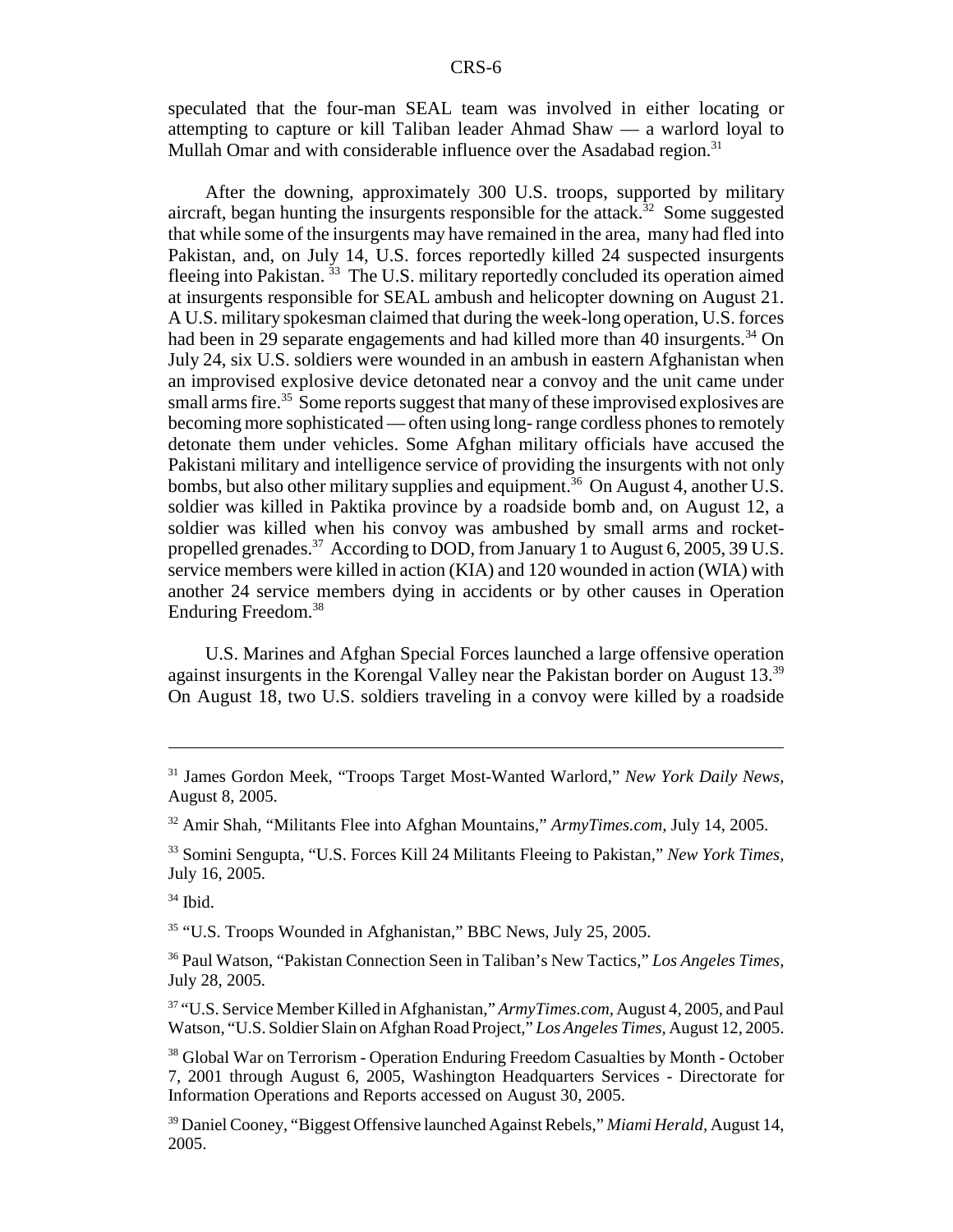bomb in Kandahar province.<sup>40</sup> On August 21, a bomb planted under a wooden bridge detonated as a U.S. convoy was crossing killing four U.S. soldiers.<sup>41</sup>

**Permanent Presence and Bases in Afghanistan?**<sup>42</sup> There are indications that the United States may seek permanent military bases in Afghanistan. Reportedly, the United States will upgrade U.S. military facilities in Afghanistan primarily at the airbases of Bagram and Kandahar, which are currently being equipped with new runways. Afghan leaders are said to be seeking a "long-term strategic partnership" with the United States and other friendly countries to avoid a strategic disengagement by the international community like the West's 1990s disengagement that helped to bring the Taliban to power. Senior U.S. military and government officials have acknowledged that bases, and perhaps pre-positioned U.S. military equipment, are a possibility, but note that there are numerous regional sensitivities to such a plan.

#### **International Security and Assistance Force (ISAF)**

ISAF is a NATO-led organization, normally consisting of approximately 8,000 troops from 26 NATO nations, as well as troops from nine partner and two nonaligned countries.<sup>43</sup> The United States has approximately 200 troops assigned to ISAF, but these troops serve primarily in staff and support roles. ISAF operates under a series of U.N. mandates and conducts security patrols in Kabul and surrounding districts and runs several Provincial Reconstruction Teams (PRT) located throughout Afghanistan. In addition, ISAF coordinates Civil Military Cooperation projects throughout the area of operations.<sup>44</sup> ISAF currently does not participate in offensive operations against the Taliban and Al Qaeda — these operations are carried out by the U.S.-led CJTF-180 and forces from 19 other countries<sup>45</sup> (including some countries that have other forces assigned to ISAF) and the ANA.

**Current Situation.** On August 4, the Italian Rapid Deployment Corps took over command of ISAF from the Turkish Rapid Deployment Corps, which had been in command of ISAF since February 2005.<sup>46</sup> The Italian Rapid Deployment Corps will command ISAF until May 2006 and then relinquish command to the British-led

<sup>40 &</sup>quot;Afghan Blast Kills 2 GIs, Wounds 2 Others," *MSNBC.com,* August 18, 2005.

<sup>41 &</sup>quot;Official: U.S., Afghan Forces Kill 40 Militants," *MSNBC.com,* August 22, 2005.

<sup>42 &</sup>quot;Military Upgrading Its Afghan Airbases," *Baltimore Sun,* March 29, 2005 and Victoria Burnett and Peter Spiegel, "Defense Minister Indicates Permanent U.S. Military Presence in Afghanistan," *London Financial Times,* April 6, 2005.

<sup>&</sup>lt;sup>43</sup> "NATO in Afghanistan: Factsheet," as of August 22, 2005, [http://www.nato.int/issues/afghanistan/index.html].

<sup>&</sup>lt;sup>44</sup> Ibid.

<sup>&</sup>lt;sup>45</sup> See [http://www.globalsecurity.org/military/ops/enduring-freedom\_orbat-03.htm] for a listing of these countries as of June 2004.

<sup>46</sup> Nicholas Fiorenza, "Italy Gears up for ISAF Mantle," *Jane's Defence Weekly*, August 3, 2005, p. 7.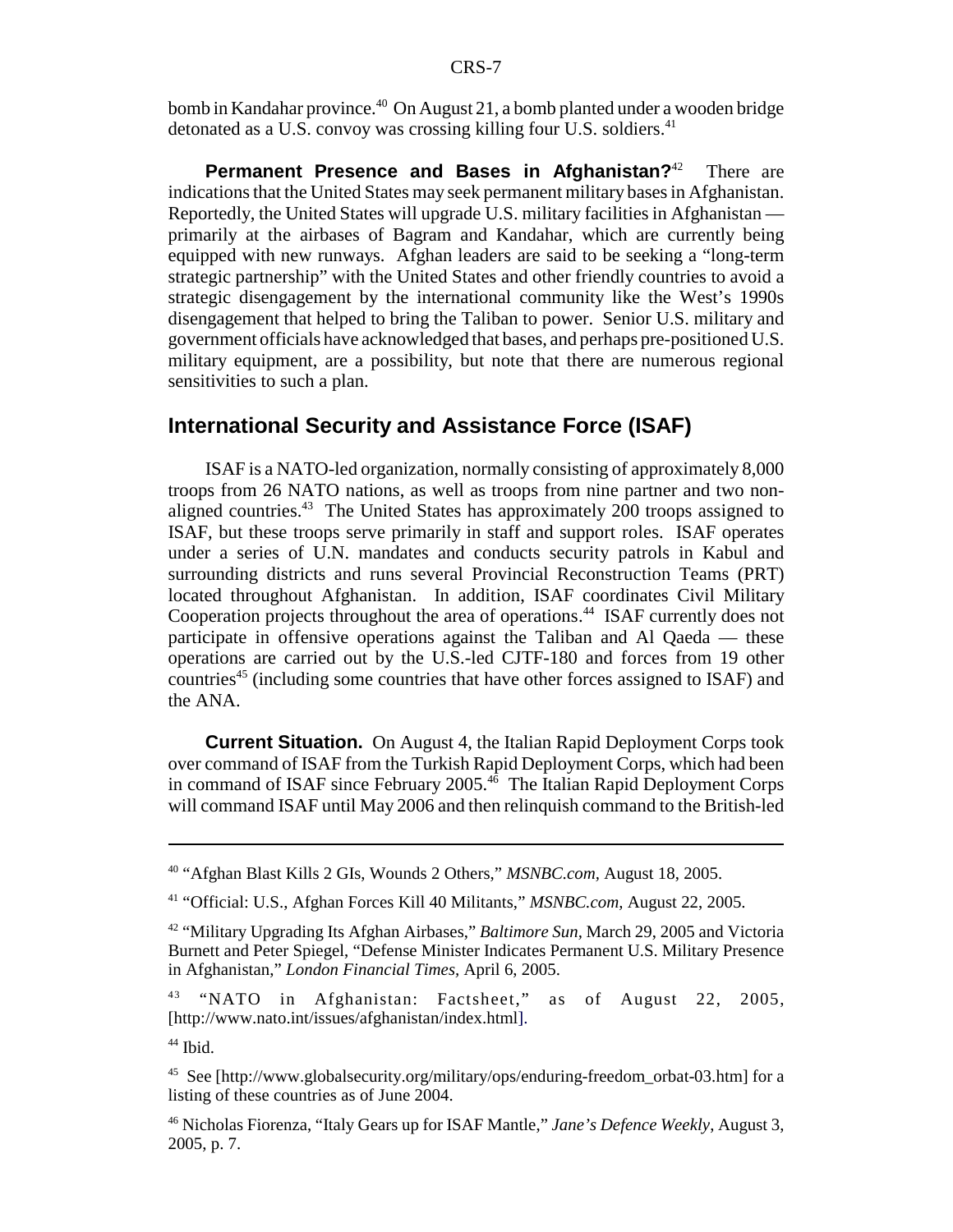Allied Command Europe Rapid Reaction Corps (ARCC), which will command ISAF for nine months.47 In February, NATO agreed to expand ISAF coverage into western Afghanistan, providing security assistance to an estimated 50 percent of Afghanistan.48 As previously noted, NATO plans to temporarily increase ISAF by approximately 2,000 soldiers by September to assist in upcoming Afghan elections.

#### **NATO Assumption of Overall Afghan Security**

In February 2005, NATO and the United States agreed to merge ISAF and the U.S.-led Operation Enduring Freedom (OEF) under NATO command.<sup>49</sup> This merger is expected to occur in late 2006 and essentially involves NATO expansion into southern Afghanistan and other volatile regions of the country such as the Pakistani border region. Some suggest that this action could result in the substantial reduction of U.S. forces in Afghanistan<sup>50</sup> but details regarding U.S. troop strength have not yet been decided. U.S. troops remaining in Afghanistan would be under NATO control and it is unclear if the United States would keep a separate force under U.S. control in Afghanistan to continue to hunt for senior Al Qaeda and Taliban leadership believed to be hiding in the mountainous Afghan-Pakistani border region.<sup>51</sup> While the NATO Secretary General Jaap de Hoop Scheffer, reportedly stated that "NATO is committed for the long term" in Afghanistan<sup>52</sup> some believe that a substantial U.S. military presence will be required throughout the duration of the NATO-led mission to insure long-term NATO commitment. In addition, there are no treaty requirements for NATO members to contribute troops to Afghanistan and NATO has had difficulties in the past trying to muster sufficient troops and military resources for operations using this "pass the hat" approach. If NATO troop commitments do fall short, it is likely that U.S. forces would be required to make up the difference.

#### **Provincial Reconstruction Teams (PRTs)**

PRTs are small, civil-military teams originally designed to extend the authority of the Afghan central government beyond Kabul and to facilitate aid and reconstruction projects. PRTs have enabled coalition forces to extend a degree of security to outlying regions and have also permitted U.S. forces to establish personal relationships with local Afghan leaders which some believe has helped to diminish insurgent influence in a number of regions.<sup>53</sup> As of July 2005, there were 22 PRTs

 $47$  Ibid.

<sup>48</sup> Robin Hughes and Joris Janssen Lok, "NATO Confirms ISAF Expansion," Jane's Defence Weekly," February 16, 2005.

<sup>49</sup> Judy Dempsey, "2 Afghanistan Missions to Merge," *International Herald Tribune,* February 11, 2005.

<sup>&</sup>lt;sup>50</sup> "NATO to Relieve U.S. in Afghanistan Next Year," Associated Press, August 4, 2005

 $51$  Ibid.

<sup>52</sup> Dempsey.

<sup>53</sup> Joshua Kuccera, p. 25.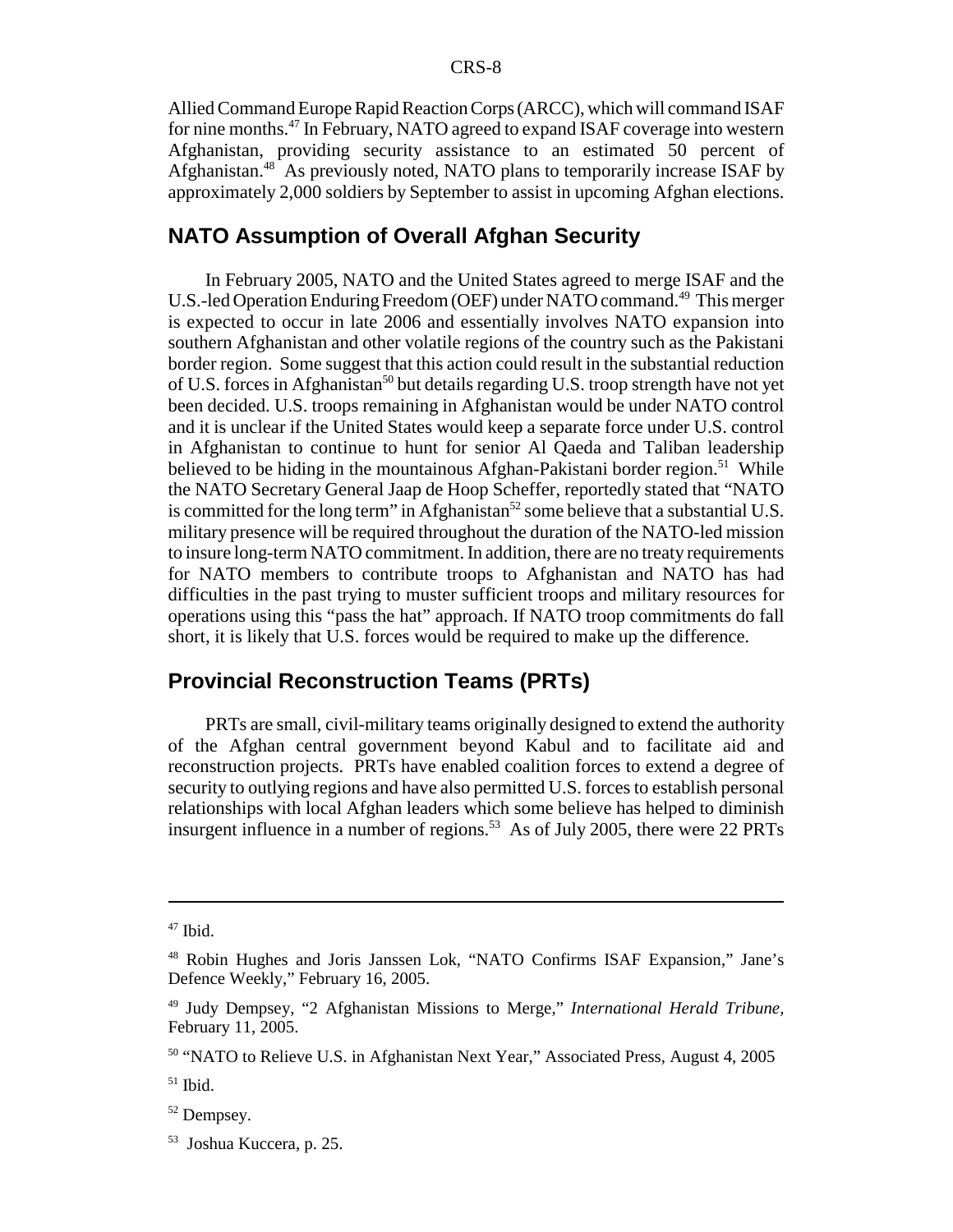$-13$  supervised by the Coalition and nine by NATO.<sup>54</sup> The 13 PRTs run by the Coalition are located in the south and east — generally considered to be moderate to high threat areas. Twelve of the PRTs are U.S. and one is run by New Zealand. The nine PRTs administered by NATO are located in the north and west in low to moderate threat areas and cover approximately 50 percent of Afghanistan. While overall, the PRTs have been described as successful in accomplishing their main missions and have played an important supporting role in other endeavors such as training, counter narcotics, and election support, some NATO PRTs have been described as "risk averse" and overly controlled by their nation's political-military leadership. If all PRTs eventually transition to NATO control, some question if they can perform as well as PRTs run by the United States and the United Kingdom.

#### **Training the Afghan National Army (ANA)**

Training of the ANA commenced shortly after U.S. and coalition forces defeated Taliban forces in early 2002. The Bonn II Conference on rebuilding Afghanistan in December 2002 mandated a 70,000 strong Afghan National Army.55 Although the Afghan National Army initially experienced difficulties in terms of morale and desertion at its inception, most analysts agree that the multi-ethnic ANA has developed into a credible fighting force and eight of the ANA's most experienced battalions have been deployed to bases in the provinces where they routinely work with U.S. and NATO forces.<sup>56</sup>

In February 2005, the U.S. military doubled the number of tactical trainers that are embedded with ANA units from 300 to 600 soldiers.<sup>57</sup> The majority of these U.S. trainers come from the U.S. Army National Guard and about 16 of these trainers are assigned to each new ANA battalion and assist the battalion as it undergoes its 14 week basic training course and then remain with the battalion, serving as leadership mentors when the battalion deploys for operations.<sup>58</sup> As of February 2005, the Afghan Army reportedly consisted of almost 21,000 officers and soldiers with another  $3,000 - 4,000$  in training.<sup>59</sup> While the U.S. military trains the soldiers for the ANA, France also assists in training senior officers; Britain trains the noncommissioned officers; and other countries such as Romania and Mongolia train the

<sup>&</sup>lt;sup>54</sup> Information in this section is taken from a briefing paper by Dr. Joseph J. Collins of the National Defense University (NDU) titled "Provincial Reconstruction Teams: Past, Present, and Future," July 2005.

<sup>55</sup> Joshua Kucera, "Afghanistan Looks to Army Expansion," *Jane's Defense Weekly,* October 13, 2004, p. 6.

<sup>56 &</sup>quot;U.S. Doubles its Troops in the Afghan Army," *New York Times on the Web,* February 10, 2005.

 $57$  Ibid.

<sup>58</sup> Ibid.

<sup>59</sup> Amir Shah, "Afghan Army at 20,694 — More on the Way," *Chicago Tribune,* February 28, 2005.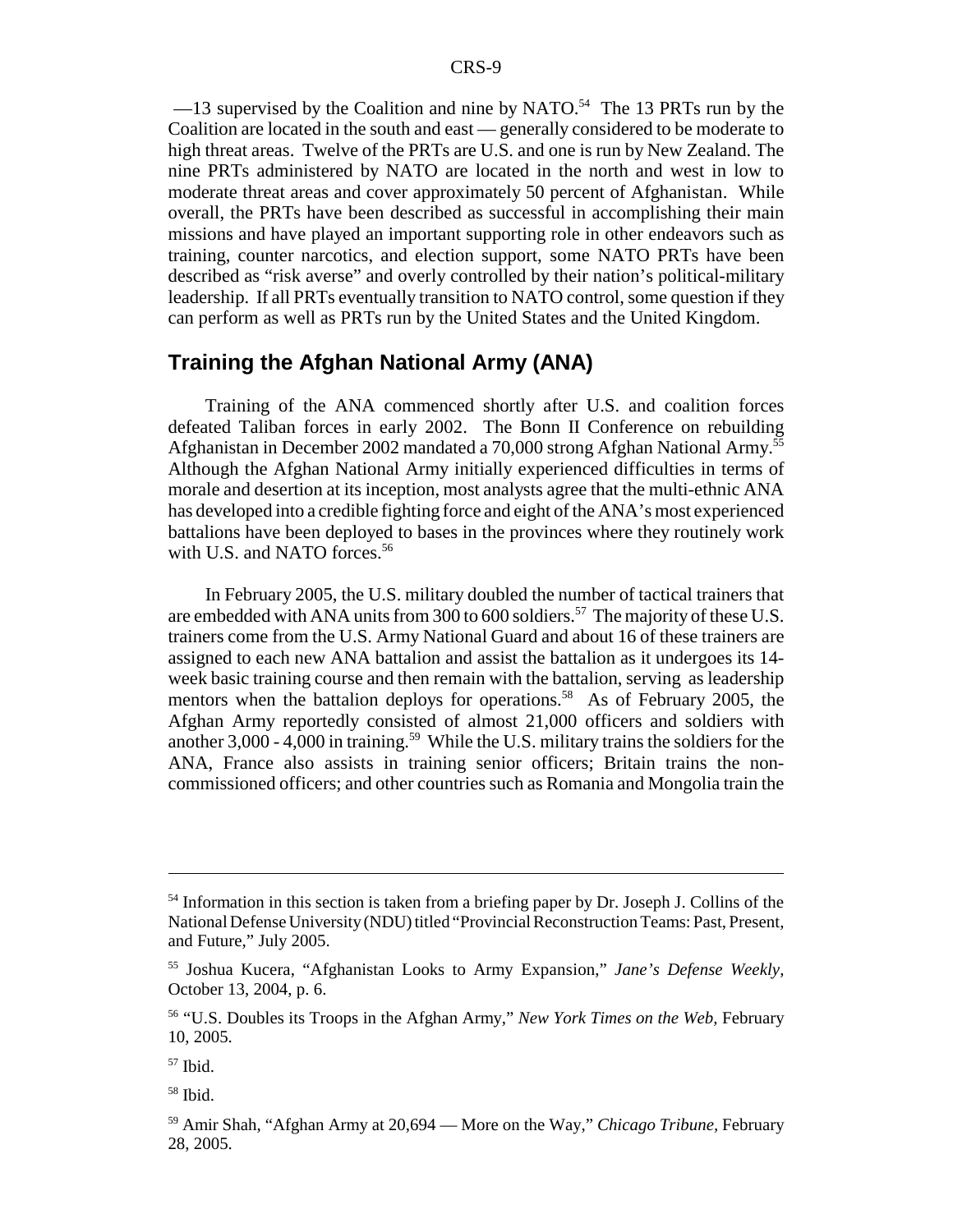ANA on its Soviet-era equipment such as artillery and tanks.<sup>60</sup> In March, U.S. officials began training six ANA battalions simultaneously — up from 4 battalions per training rotation, and it is hoped that the ANA will reach its mandated strength of 70,000 by the end of  $2006 - a$  full year earlier than previously planned.<sup>61</sup> In addition to infantry units, the ANA has fielded two combat support battalions with a 122 mm towed D-30 artillery battery and 82 mm mortars.<sup>62</sup> The ANA has also fielded a tank battalion, equipped primarily with T-62, T-55, and T-54 Soviet-era tanks, and will eventually also field a mechanized infantry battalion equipped with U.S.-made M-113 armored personnel carriers.<sup>63</sup>

The Afghan government reportedly seeks to equip its military with high-tech weaponry and develop specialized units. Afghan officials would like to acquire U.S. Apache helicopters, A-10 ground attack aircraft, as well as transport aircraft and armored vehicles.<sup>64</sup> According to U.S. military officials, the United States and Afghanistan are discussing the possibility of providing the Afghan military with transport aircraft and helicopters.65 The Afghans would also like for the United States to assist in creating and training commando, engineer, and intelligence units for the ANA.<sup>66</sup>

#### **The War on Drugs<sup>67</sup>**

Afghanistan's opium industry is estimated to employ directly or indirectly anywhere between 20 to 30 percent of the Afghan population and provides for almost 60 percent of Afghanistan's gross domestic product  $(GDP)$ <sup>68</sup>. The cultivation of poppies — used in making opium for heroin — which was regulated and taxed under Taliban rule, flourished after the elimination of the Taliban regime.<sup>69</sup> According to a United Nation's (U.N.) report, Afghanistan's poppy harvest rose by 64 percent in 2004 — making Afghanistan the world's leading source for opium and

 $60$  Ibid.

 $61$  Ibid.

<sup>62</sup> Joshua Kucera, "Afghan Army Development Speeded Up," *Jane's Defence Weekly*, March 16, 2005, p. 7.

 $63$  Ibid.

<sup>64</sup> Stephen Graham, "Afghan Defense Chief Outlines Critical Needs for Growing Force," *Associated Press,* February 15, 2005.

<sup>65</sup> Marc Selinger, "U.S. Exploring Afghanistan's Military Aircraft Needs," *Aerospace Daily & Defense Report,* May 23, 2005.

<sup>66</sup> Graham.

 $67$  For a detailed treatment of both military and non-military aspects of this issue see CRS Report RL32686, Afghanistan: Narcotics and U.S. Policy, December 7, 2004.

<sup>68</sup> Ted Galen Carpenter, "How the Drug War in Afghanistan Undermines America's War on Terror," CATO Institute - Foreign Policy Briefing No. 84, November 10, 2004 and "Fear of Fighting and Economic Ruin Hold Back Bid to Stamp Out Opium," *London Financial Times,* January 4, 2005, p. 7.

<sup>69 &</sup>quot;U.S. Set to Battle Afghan Drug Trade," *New York Times on the Web,* August 11, 2004.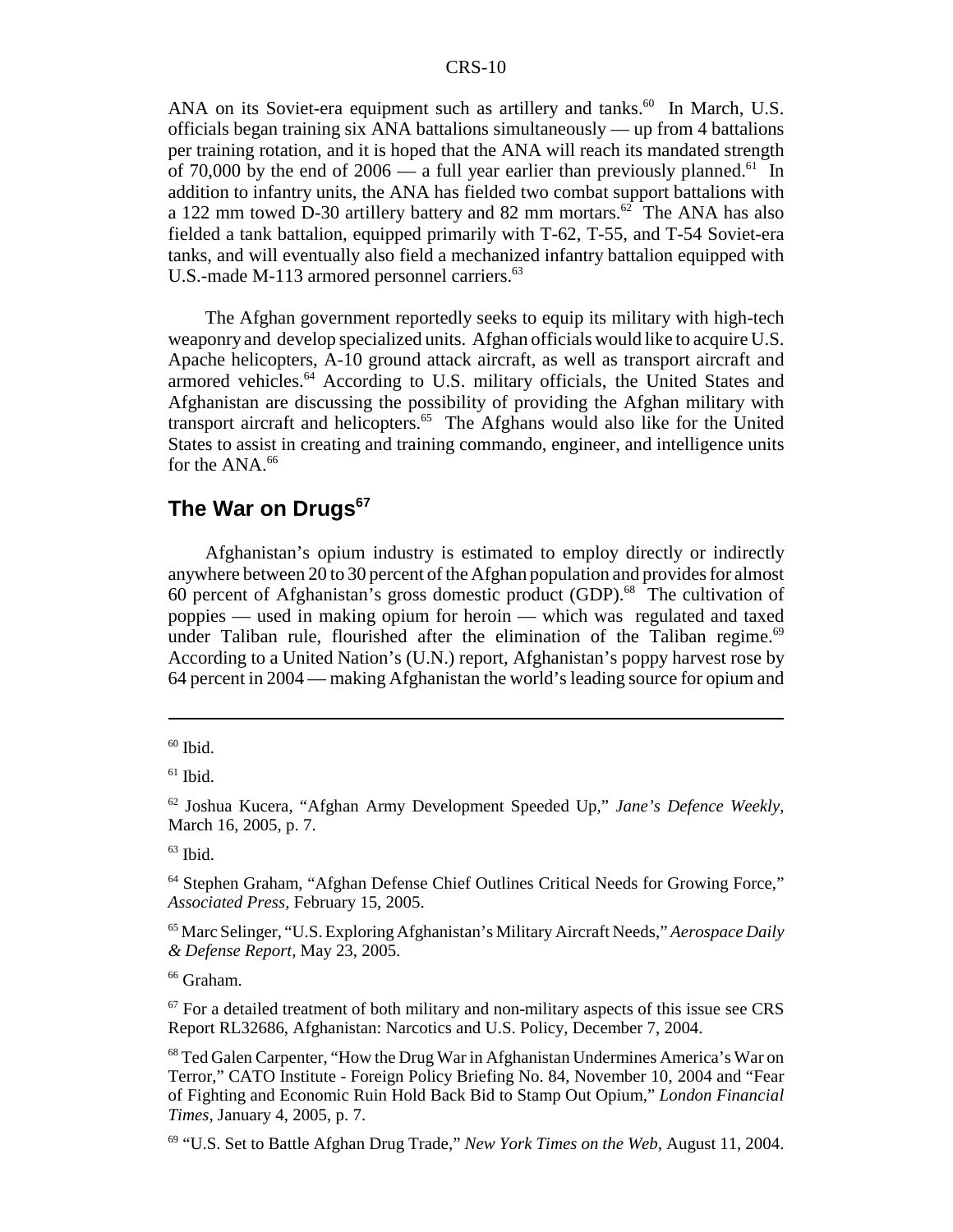#### CRS-11

heroin.<sup>70</sup> This situation has caused some to draw comparisons between present-day Afghanistan and Colombia of the 1990s when that country became the leading source of the world's cocaine supply and was ostensibly controlled by large, well-financed, and heavily- armed narcotics cartels. Because terrorists and insurgents finance their activities primarily through drug revenues, many now consider the Afghan drug trade the most significant threat to the Afghan national government.<sup>71</sup>

In early 2005, DOD substantially increased its counternarcotics role in Afghanistan. The U.S. military in Afghanistan now supports efforts by Afghan and U.S. agencies such as the Drug Enforcement Agency (DEA) by providing helicopter and cargo aircraft transport and planning and intelligence assistance.<sup>72</sup> The U.S. Army has provided training to DEA agents deploying to Afghanistan on weapons, night vision devices, and how to spot landmines. To fund efforts to combat the drug trade in Afghanistan, DOD requested  $$257$  million<sup>73</sup> and Congress approved  $$242$ million (P.L. 109-13, 119 Stat. 240) to fund facilities, equipment, communications, and training, and to lease and refurbish helicopters for the Afghan government.<sup>74</sup> These funds are in addition to the \$15.4 million in DOD's FY2005 Defense Budget for counternarcotics assistance to the Afghan government.

Britain is in command of the Coalition's military counternarcotics efforts in Afghanistan. Reports suggest that Britain will step up military efforts next year when the ARRC takes over command of ISAF and Britain deploys additional forces to Afghanistan.<sup>75</sup> British troops will supposedly deploy to southern provinces as well as Helmand province in the southwest — an insurgent stronghold as well as the center of the country's opium trade. Largely facilitated by Congress, Colombia which has just resumed diplomatic relations with Afghanistan — is preparing to assist Afghanistan by providing its counternarcotics expertise to Afghan police and military forces.<sup>76</sup> Raids by Afghan police and Coalition forces have enjoyed mixed results, with large amounts of narcotics being seized but often times drug producers

<sup>70</sup> Thom Shanker, "Pentagon Sees Antidrug Effort in Afghanistan," *New York Times,* March 25, 2005.

 $71$  Ibid.

 $72$  Information in this section is from Thom Shanker, "Pentagon Sees Antidrug Effort in Afghanistan," *New York Times,* March 25, 2005 and James Gordon Meek, "DEA Team to Fight Afghani Opium Trade," *New York Daily News,* April 3, 2005.

<sup>&</sup>lt;sup>73</sup> Department of Defense FY 2005 Supplemental Request for Operation Iraqi Freedom (OIF), Operation Enduring Freedom (OEF), and Operation Unified Assistance, February 2005, p. 81.

 $74$  Ibid.

<sup>&</sup>lt;sup>75</sup> Information in this section is from Christina Lamb, "British Troops to Target Afghan Opium Trade," *London Sunday Times,* April 24, 2005.

<sup>76</sup> Rowan Scarborough, "Colombia Helps Afghanistan Wage Drug War," *Washington Times,* August 25, 2005.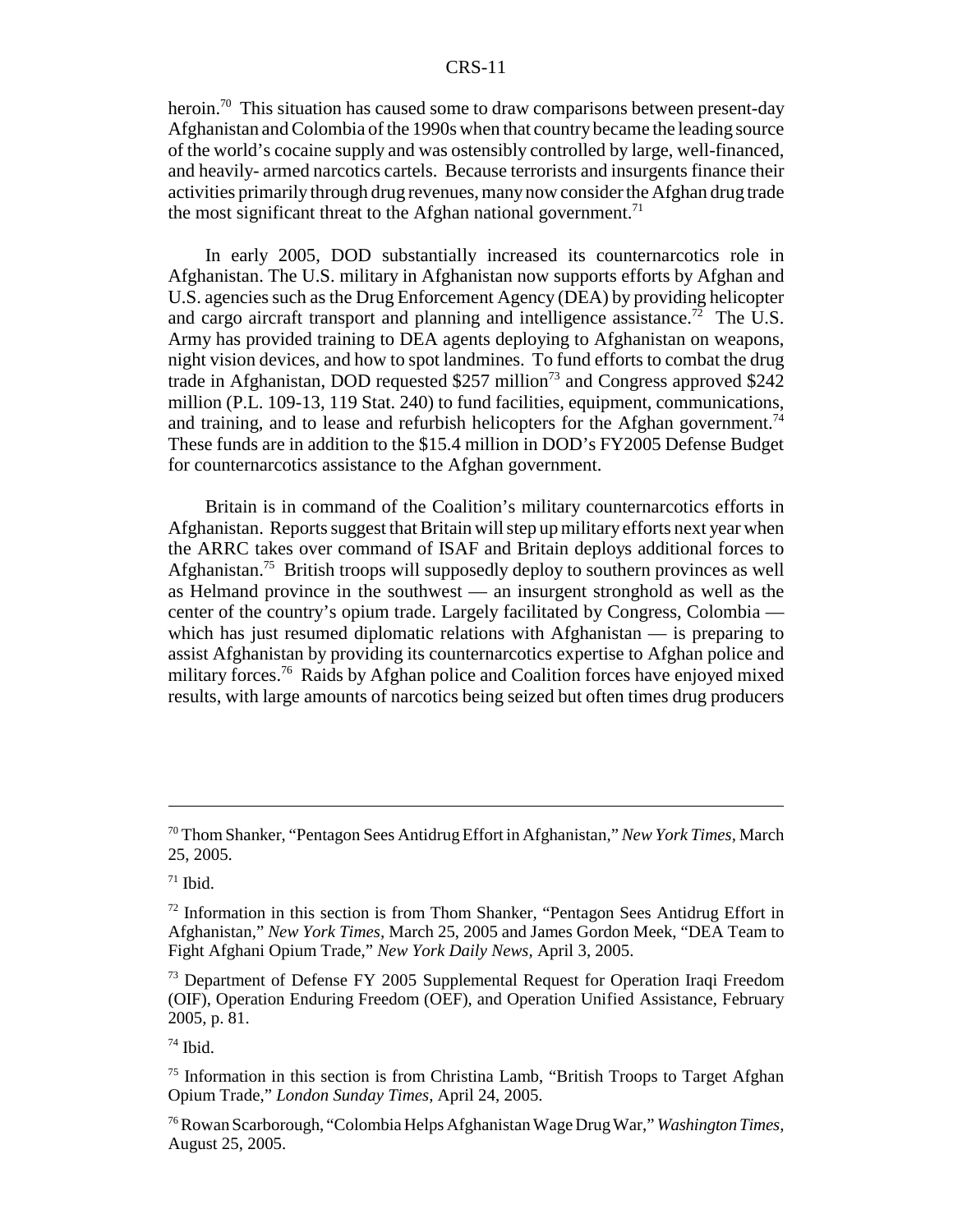and traffickers have eluded capture — sometimes fleeing across the border to Pakistan.<sup>77</sup>

# **Africa<sup>78</sup>**

The United States is deeply concerned about the potential for Africa to become a breeding ground for terrorists — citing its vast ungoverned spaces and unprotected borders. Somalia has been referred to as a "lawless haven for terrorists,"79 and reports suggest that Al Qaeda has opened recruiting bases in Nigeria, Somalia, Tanzania, and Uganda.<sup>80</sup> One report suggests that there is evidence of 17 training centers in Kenya, possibly set up by groups related to Al Qaeda.<sup>81</sup> The U.S. European Command (U.S. EUCOM), which oversees military operations in most of Africa, has reported that nearly 400 foreign fighters captured in Iraq have come from Africa and that some of these veterans of Iraq are returning to places like Morocco and Algeria where their acquired skills, such as operational planning and bomb making, could be used against their respective governments. $82$  While terrorism is cited as the primary reason for U.S. military operations in Africa, access to Africa's oil — which presently accounts for 15 percent of the U.S. oil supply and could reach 25 percent by 2015 is also considered a primary factor for growing U.S. military involvement in the region.<sup>83</sup>

In October 2002, the United States established Combined Joint Task Force (CJTF) Horn of Africa (HOA) to combat terrorism in the region. For the purpose of this operation, the Horn of Africa is defined as "the total airspace and land areas out to the high-water mark of Kenya, Somalia, Ethiopia, Sudan, Eritrea, Djibouti, and Yemen."84 CJTF-HOA is headquartered at Camp Lemonier in Djibouti and consists of approximately 2,000 personnel including U.S. military and Special Operations

80 "Al Qaeda has Bases in Africa, UN Says," *Detroit Free Press,* February 16, 2005.

81 Tom Walker and Dipesh Gadher, "British Terror Trail Leads Back to Africa's Horn of Anarchy," *London Sunday Times,* July 31, 2005.

<sup>77</sup> See "Police, Troops Seize Drugs," *Washington Times,* April 24, 2005, Daniel Cooney, "Afghan Raid Nets Huge Opium Cache," *Chicago Tribune,* May 24, 2005, and Daniel Cooney, "Drug Smugglers Escape Big Afghan Raid,"*Miami Herald,* June 1, 2005.

<sup>78</sup> For additional information see CRS Report RL31247, *Africa and the War on Terrorism*, January 17, 2002.

<sup>79</sup> Chris Tomlinson, "Somalia Called Lawless "Haven" for Terrorists," *Miami Herald,* May 14, 2005.

<sup>&</sup>lt;sup>82</sup> Eric Schmitt, "As Africans Join Iraqi Insurgency, U.S. Counters with Military Training in Their Lands," *New York Times,* June 10, 2005.

<sup>83</sup> Todd Pitman, "U.S. Eyes West Africa's Coastline, Oil," *Washington Times,* August 11, 2005.

<sup>84</sup> News Transcript - DOD Briefing - Joint Task Force Horn of Africa Briefing, January 10. 2003.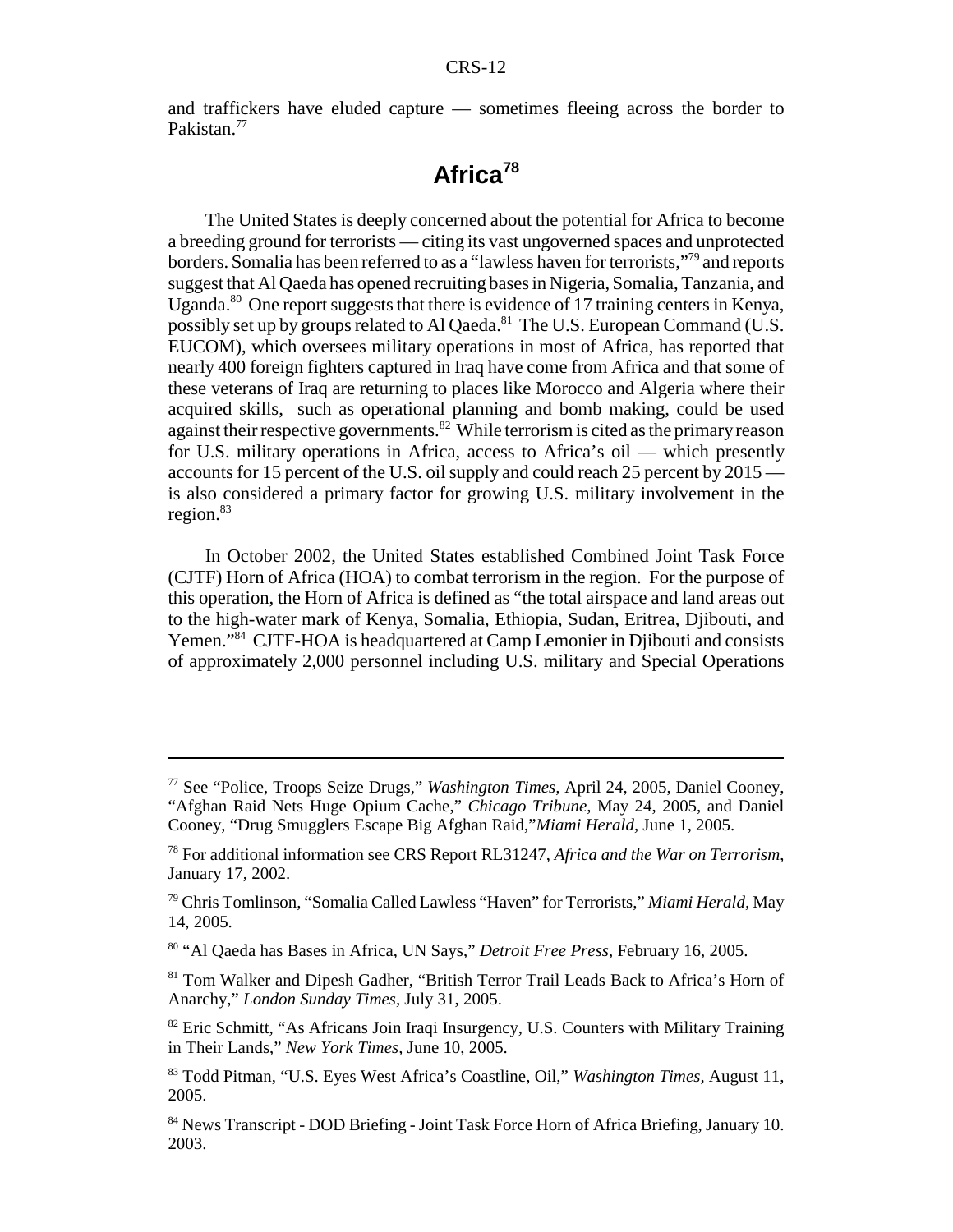Forces (SOF), U.S. civilian, and coalition force members.<sup>85</sup> In addition to CJTF-HOA, Combined Task Force (CTF)150 is a naval task force consisting of ships from Australia, Canada, France, Germany, Italy, Pakistan, New Zealand, Spain, the United Kingdom and the United States, and has the task of monitoring, inspecting, boarding, and stopping suspect shipping not only in the Horn of Africa region, but also in support of Operation Iraqi Freedom.<sup>86</sup>

#### **Flintlock 2005**

In June 2005, about 700 U.S. Special Operations Forces (SOF) personnel and support troops conducted training for selected troops from Algeria, Chad, Mali, Mauritania, Morocco, Niger, Nigeria, Senegal, and Tunisia in a three week exercise in Africa dubbed "Flintlock 2005."87 The training was primarily conducted by the 10<sup>th</sup> Special Forces Group stationed both at Fort Carson, Colorado and Stuttgart, Germany, and by members of the Army National Guard's 20<sup>th</sup> Special Forces Group, headquartered in Alabama.<sup>88</sup> Normally, the 10<sup>th</sup> Special Forces Group is regionally aligned with Europe and the  $20<sup>th</sup>$  with South America, but the  $3<sup>rd</sup>$  Special Forces Group, stationed at Fort Bragg, North Carolina, which has African language and cultural skills, is currently deployed in Iraq. U.S. forces trained the approximately 3,000 African troops on a variety of skills including small unit tactics, parachute operations, marksmanship, and land navigation, and a command post operation was conducted to help promote regional military cooperation.<sup>89</sup> Exercises such as Flintlock 2005 are designed to produce more effective counterterror forces to help combat what the United States views as a growing terrorist threat in the region. As of July 31, 2005, U.S. EUCOM had conducted 18 military-to-military exercises in Africa, including exercises focused on military medicine, intelligence officer training, and small-unit reconnaissance patrolling.<sup>90</sup>

#### **The Gulf of Guinea Guard Initiative**

In February 2005, U.S. EUCOM launched the Gulf of Guinea Guard Initiative, intended to aid regional governments by improving their maritime security off the western coast of Africa.<sup>91</sup> Under U.S. Naval Forces Europe (U.S. NAVEUR), the

89 Andrew Koch,"U.S. and African Partners Pledge Terrorism Purge."

<sup>85</sup> Abraham McLaughlin, "U.S. Engages Africa in Terror Fight," *Christian Science Monitor,* September 17, 2004, p. 2.

<sup>86</sup> Navy News Stand - Eye on the Fleet [http://www.navy.mil/view\_single.asp?id=13996] accessed on January 18, 2005

<sup>87</sup> Andrew Koch, "U.S. and African Partners Pledge Terrorism Purge," *Jane's Defence Weekly*, June 29, 2005, p. 16.

<sup>88</sup> Ann Scott Tyson, "U.S. Pushes Anti-Terrorism in Africa," *Washington Post,* July 26, 2005.

<sup>90</sup> Sandra Jontz, "Naval Mission Aims to Boost African Security," *Mideast Stars and Stripes,* July 31, 2005.

<sup>&</sup>lt;sup>91</sup> See Andrew Koch, "U.S. Seeks Security in African Waters," Jane's Defence Weekly, (continued...)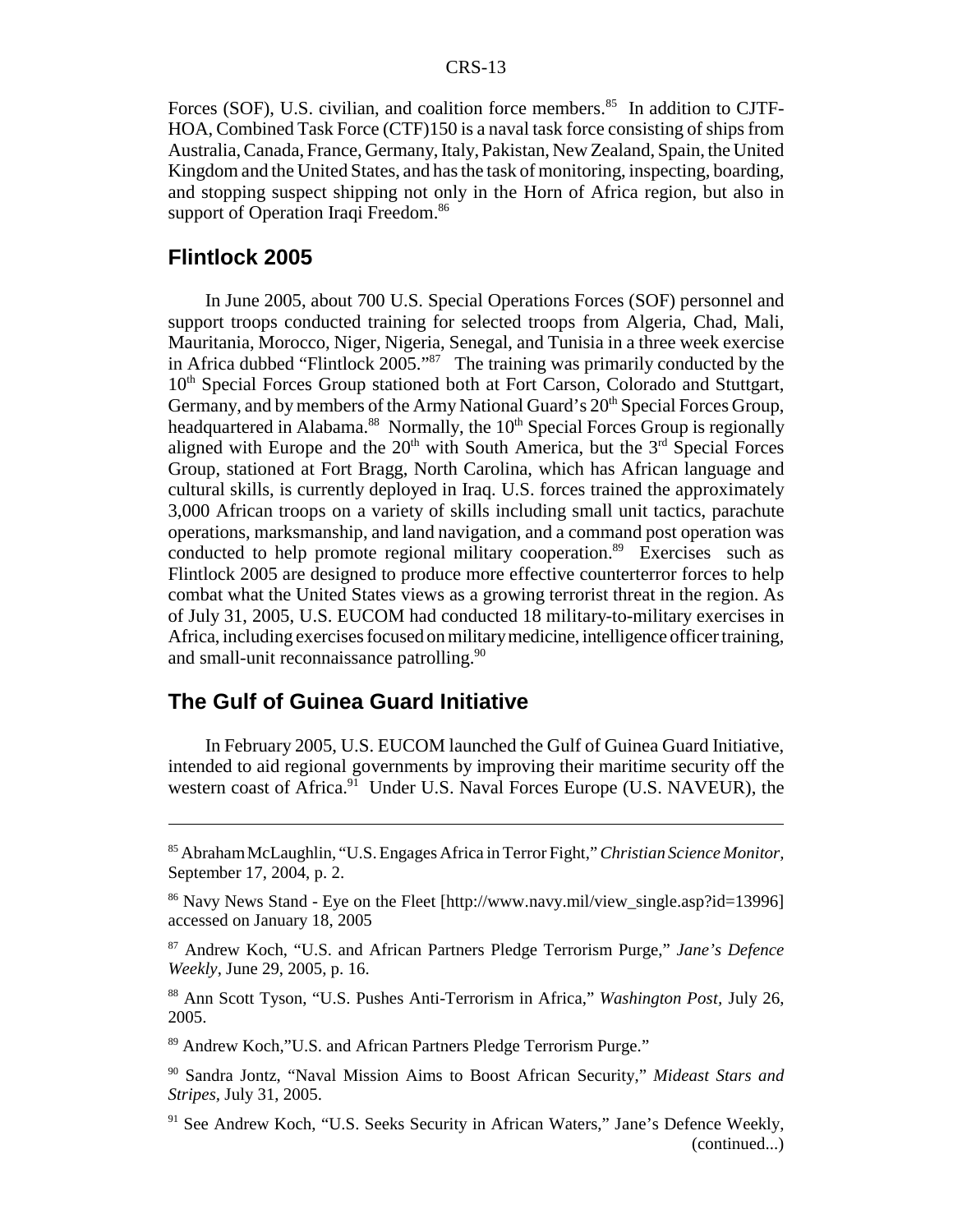initiative intends to help ten West African nations<sup>92</sup> over the course of the next ten years to either develop or improve their maritime security. While some suggest that the initiative is intended to protect the region's oil— Nigeria, for example, reportedly has as much as \$1 billion in oil stolen each year from its coastal pipelines — U.S. EUCOM maintains that the Guinea Initiative will also help African nations combat drug, weapons, and people smuggling, illegal fishing, and piracy. Initially, the initiative will focus on African port security and will later expand to coastal regions inside the countries' territorial waters. According to a U.S. government official, the initiative will focus on and near land as opposed to the high seas, since most of the vessels that terrorists use need shore-based support and most of the African nations in question do not have ocean-going forces.

# **The Philippines<sup>93</sup>**

The government of the Philippines, a long-time and major non-NATO ally of the United States, faces an insurgency threat from four primary groups—three Islamic groups who seek an independent state in Mindanao and one Communist group which seeks a Marxist state.<sup> $\frac{5}{4}$ </sup> One group in particular, the Abu Sayyaf Group (ASG), has reported financial and training links to Al Qaeda and has become the focus of the Administration's counterterror efforts in the region.<sup>95</sup> Estimates vary on the size of Abu Sayyaf — ranging from one thousand to a couple of hundred fighters — and their activities were largely aimed at the Philippine government until 2001 when allegations emerged that Abu Sayyaf had been involved in planning the assassination of the Pope during a planned visit to the Philippines and also had plans to hijack and destroy 12 U.S. airliners.<sup>96</sup> Philippine authorities reportedly suspect that Abu Sayyaf had a role in the October 2002 bombing near a Philippine military base, which killed three Filipinos and one U.S. Army Special Forces soldier.<sup>97</sup>

Another group, the Moro Islamic Liberation Front (MILF), with an estimated 10,000 fighters, is presently involved in negotiations with the Philippine government, but there is reported evidence that the MILF provides training facilities to the Al Qaeda affiliate Jemaah Islamiyah – an Islamic group based largely in Indonesia.<sup>98</sup>

 $91$  (...continued)

February 16, 2005, p. 17 and Sandra Jontz, "Naval Mission Aims to Boost African Security," *Mideast Stars and Stripes,* July 31, 2005.

 $92$  Angola, Benin, Cameroon, Equatorial Guinea, Gabon, Ghana, Nigeria, Republic of the Congo, Sao Tome and Principe, and Togo.

<sup>93</sup> For additional information see CRS Report RL31265, *Abu Sayyaf: Target of Philippine-U.S. Anti-Terrorism Cooperation* and CRS Report RL31672, *Terrorism in Southeast Asia.*

 $94$  "Philippines," Center for Defense Information (CDI), October 28, 2004, p. 1.

<sup>95</sup> U.S. Pacific Command (USPACOM) Fact Sheet, "Abu Sayyaf History," March 5, 2002. 96 Ibid.

<sup>97 &</sup>quot;5 Bomb Suspects Nabbed In Philippines," *CBSNEWS.com,* October 23, 2002.

<sup>98 &</sup>quot;Terror Threats," *Manila Business World,* March 24, 2004 and "Malaysia Holds Six (continued...)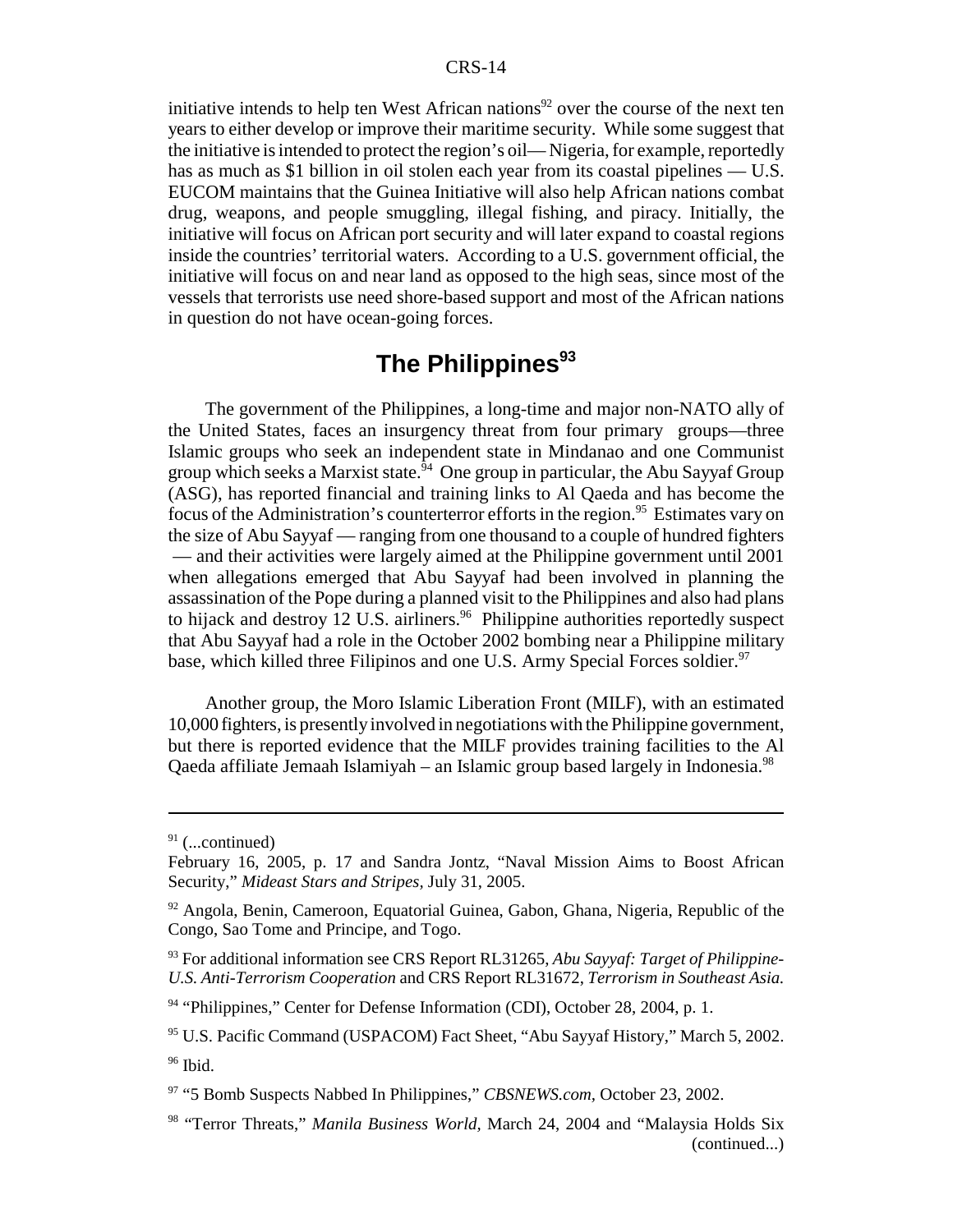#### **Operations**

U.S. military operations in the Philippines are limited by the Philippine constitution (foreign military forces are not permitted to participate in combat operations on Filipino territory) to training in counterinsurgency and counterterrorism tactics, advising Filipino units, and participating in civil-military operations. The focus of civil-military operations is to limit the influence of insurgents with the local population, particularly in the southern region where most Abu Sayyaf and other Islamic insurgent group activity is focused.

The United States has been conducting large joint training exercises with the Philippines since 1981 called the Balikatan exercises.<sup>99</sup> In February 2005, over 300 U.S. soldiers and 650 Filipino troops participated in Balikatan 05 in Quezon Province, focusing on humanitarian operations.<sup>100</sup> From June 25 to July 18, 2005, U.S. Marines from Okinawa and about 400 Filipino Marines conducted small unit field training exercises designed to improve interoperability.101 In July 2005, U.S. and Filipino forces reportedly launched a joint operation on Mindanao in pursuit of the leader of Abu Sayyaf, Khaddafy Janjalani.<sup>102</sup> While an Abu Sayyaf spokesman claimed that U.S. forces were engaged in direct combat, a U.S. military official stated that U.S. forces were only supplying communications and intelligence support and acknowledged that U.S. Army Special Forces and Navy SEALs were working in the area with Filipino forces. U.S. Navy P3 Orion aircraft and unmanned aerial vehicles were also reportedly involved in intelligence support for this operation. The United States has been accused on a number of occasions by villagers and human rights officials of participating in combat operations — including participation by former U.S. soldiers working as DOD contractors — but the Pentagon has repeatedly denied these allegations, and none of the reports have been confirmed by independent sources.

 The United States has frequently conducted lower-level training exercises with specialized Filipino counterterrorism and counterinsurgency forces.<sup>103</sup> This training, typically involving no more than 100 U.S. Special Forces troops at one time, focuses on the training of individuals and small units on planning, tactics, and techniques and also on specialized counterterrorism equipment provided to the Philippine Armed

101 Jamie Laude, "U.S. Soldiers Due for War Exercises," *Philippine Star,* June 26, 2005.

<sup>102</sup> Information in this section is from Raymond Bonner and Carlos H. Conde, "U.S. and Philippines Join Forces to Pursue Terrorist Leader," *New York Times,* July 23, 2005.

<sup>&</sup>lt;sup>98</sup> (...continued)

Indonesian Islamist Militants," *Reuters News Agency,* March 6, 2004.

<sup>99</sup> C.H. Briscoe, "Balikatan Exercise Spearheaded ARSOF Operations in the Philippines," *Special Warfare, The Professional Bulletin of the John F. Kennedy Special Warfare Center and School,* September 2004, pp. 16 -25.

<sup>100</sup> Jaime Laude and Benji Villa, "RP-U.S. Wargames On," *Philippine Star,* February 22, 2005.

<sup>&</sup>lt;sup>103</sup> Information in this paragraph is from C.H. Briscoe, "Balikatan Exercise Spearheaded ARSOF Operations in the Philippines," *Special Warfare, The Professional Bulletin of the John F. Kennedy Special Warfare Center and School,* September 2004, pp. 16 - 25.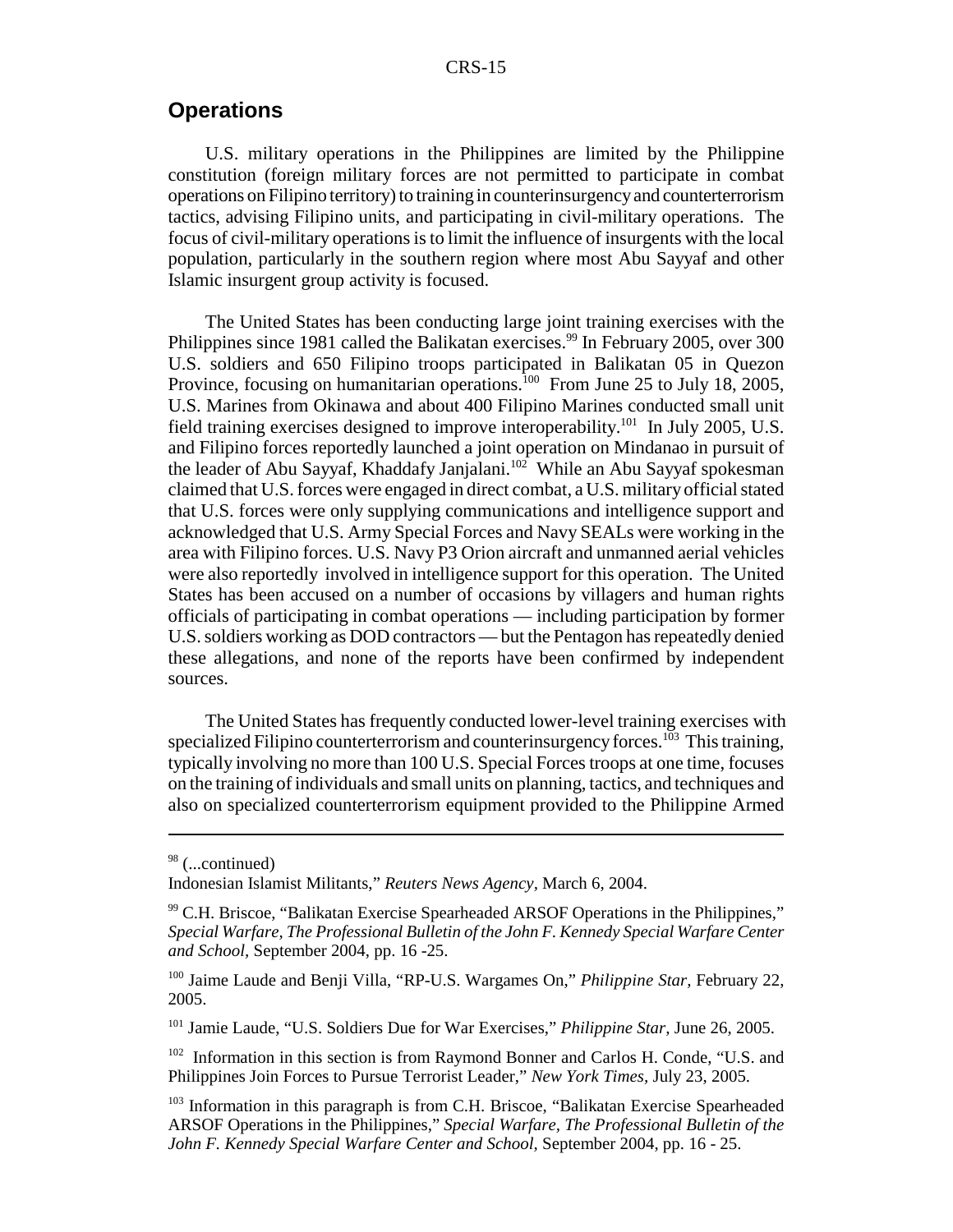Forces. Reportedly, the United States has also begun counter-drug training with the Philippines, which is considered a major drug transhipment center and a major regional producer of marijuana.<sup>104</sup>

#### **A Second Front for the War on Terrorism?**

Some suggest that U.S. involvement in the Philippines is part of a greater U.S. strategy to combat Islamic terrorism throughout Southeast Asia.<sup>105</sup> Some U.S. officials reportedly believe that Abu Sayyaf and the Moro Islamic Liberation Front have established connections with Jemaah Islamiyah, an Al Qaeda affiliate operating across Indonesia and the Philippines, who are believed to be responsible for a string of bombings including Bali in 2002 and the Davao bombings in 2003.106 A May 2005 report suggests that Abu Sayyaf has developed a "training relationship and operational alliance" with Jemaah Islamiyah that could lead to new capabilities for Abu Sayyaf.<sup>107</sup> While some note the relative success of joint U.S.-Filipino training exercises in combating Abu Sayyaf, others warn that increasing U.S. involvement could "complicate" the Philippine's insurgency dilemma and also possibly fuel anti-American sentiment in the region, which could form the basis "of a new pan-Islamic solidarity in the region."<sup>108</sup> Some experts contend that not all militant Muslim groups operating in Southeast Asia are aligned with Al Qaeda, and it is important that U.S. counterterror efforts in the region "do not motivate these potential affiliates to join the Al Qaeda cause."109

## **Colombia110**

Colombia occupies a unique position in the Administration's global war on terror in that its targeted terrorist groups are Marxist as opposed to Islamic-based and have no reported links to Al Qaeda or other Islamic groups. U.S. military involvement began in 2000 under "Plan Colombia" and was limited to training

107 Anthony Davis, "Philippines Fears New Wave of Attacks by Abu Sayyaf Group," *Jane's Intelligence Review*, May 2005, p. 10.

108 Robert Nolan, "Terror in the Philippines," *Foreign Policy Association Newsletter*, March 6, 2003.

<sup>104 &</sup>quot;RP-US Troops Start Anti-Narcoterrorism Exercise," *Philippine Daily Inquirer,* August 31, 2004.

<sup>105</sup> For additional information see CRS Report RL32259, *Terrorism in South Asia ,*December 13, 2004.

<sup>106</sup> See Eric Schmitt, "U.S. Combat Force of 1,700 is Headed to the Philippines," *New York Times,* February 22, 2003; Anthony Davis, "Southeast Asia Awaits JI's Next Move;" *Jane's Intelligence Review,* September 2004, pp. 27 - 29 and Marc Erikson, "Philippines the Second Front in the War on Terror?" *Asia Times,* October 27, 2001.

<sup>&</sup>lt;sup>109</sup> Gaye Christoffersen, "The War on Terrorism in Southeast Asia: Searching for Partners, Delimiting Targets," Center for Contemporary Conflict, U.S. Naval Postgraduate School, Monterey, California, March 2002, p. 6.

<sup>110</sup> For additional information see CRS Report RL32250, *Colombia: Issues for Congress.*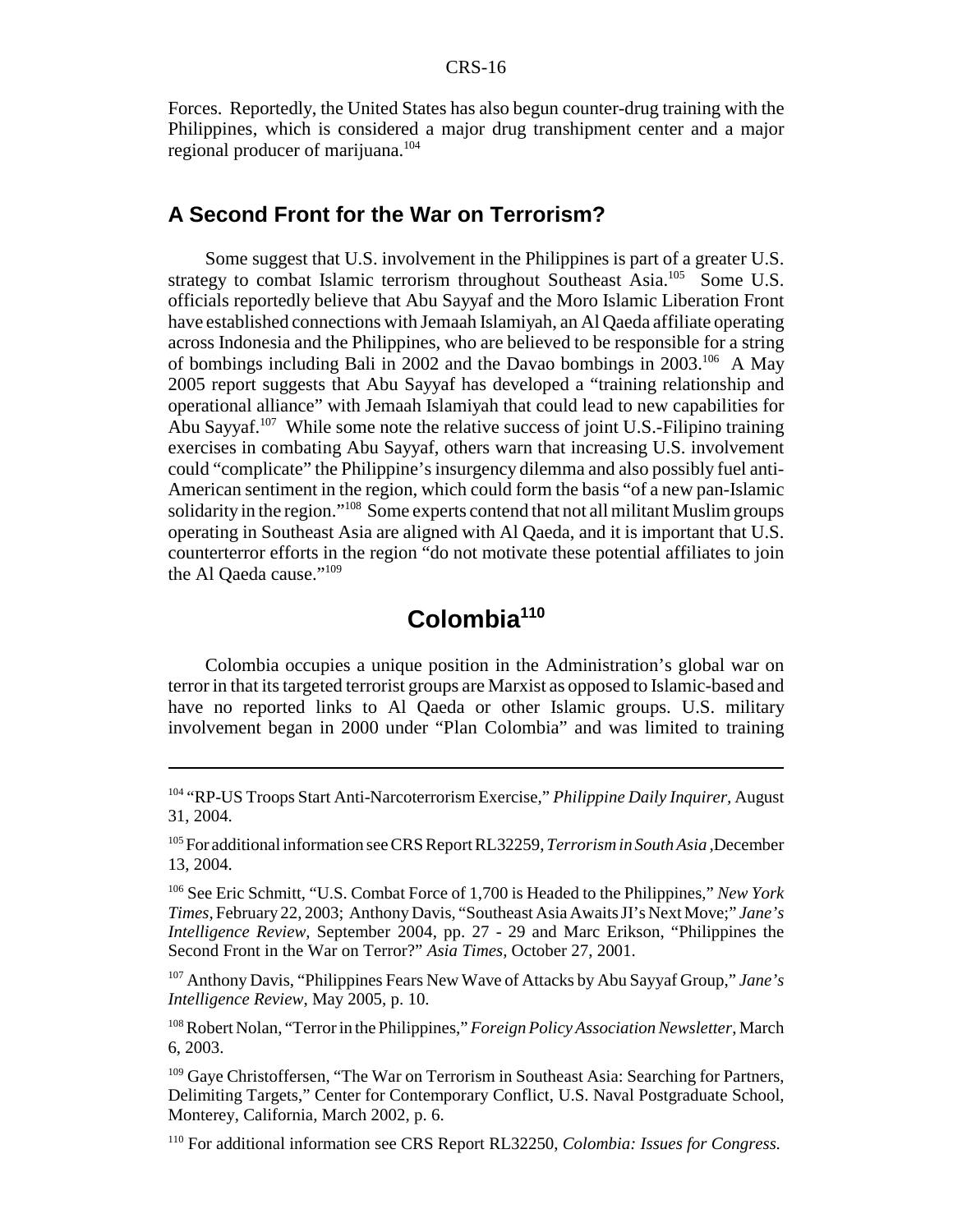Colombian counternarcotics units, although U.S. forces now train the Colombian military in counterinsurgency operations. Colombia has been involved for almost forty years in what some describe as a civil war and others describe as a counterinsurgency campaign against three major groups. The first two groups, the Revolutionary Armed Forces of Colombia (FARC) and the National Liberation Army (ELN) started in the 1950s as Marxist revolutionary groups but reportedly have lost most of their ideological support and have transformed into violent criminal organizations.111 The other group, the rightist United Self-Defense Forces of Colombia (AUC) is a conglomerate of illegal self-defense groups formed in rural areas where the Colombian government did not exert a strong presence.<sup>112</sup> All three groups allegedly fund their activities through drug revenues<sup>113</sup> and are on the  $\beta$  -  $\gamma$  administration's official list of terrorist organizations.<sup>114</sup> These groups also currently hold a number of Colombian and foreign hostages whom they use as negotiating leverage — these include three U.S. defense contractors who where taken by the FARC in February 2003 when their plane was shot down.<sup>115</sup>

#### **Current Situation**

The majority of U.S. military personnel in Colombia are from the U.S. Army's  $7<sup>th</sup>$  Special Forces Group stationed at Fort Bragg, North Carolina. The National Defense Authorization Act for FY 2005 (P.L. 108-375) raised the personnel cap in Colombia to 800 military and 600 civilian contractors<sup>116</sup> but reports suggest that as of May 2005, only about 500 U.S. troops were deployed to Colombia — up from 320 troops in 2004.117 Some suggest that a shortage of U.S. Special Forces soldiers, due to their deployment elsewhere, has limited the number of troops that can be deployed to train Colombian forces.<sup>118</sup> While some have criticized the military contribution made by U.S. trainers as "small," U.S. forces in Colombia claim that the training that they have provided to the Colombian military has resulted in killing or capturing more than 600 insurgents, the confiscation of huge amounts of arms and ammunition,

<sup>&</sup>lt;sup>111</sup> Lieutenant Colonel Kevin W. Buckley, "U.S. Support to Plan Colombia: A Heading Check," U.S. Army War College Strategy Research Project, U.S. Army War College, Carlisle Barracks, Pennsylvania, March 19, 2004, p. 1.

 $112$  Ibid.

 $113$  Ibid.

<sup>114</sup> U.S. State Department - Designated Foreign Terrorist Organizations, April 30, 2001, [http://www.state.gov/s/ct/rls/pgtrpt/2000/2450.htm].

<sup>115</sup> Rachel Van Dongen, "U.S. 'Private Army' Grows," *Christian Science Monitor,* September 3, 2003.

<sup>116</sup> See Section 1052, P.L. 108-375 (S. 2400), The National Defense Authorization Act for FY 2005.

<sup>117</sup> John Otis, "Uncertainty, Costs Weigh on U.S. in Colombia," *Houston Chronicle,* May 15, 2005.

 $118$  Ibid.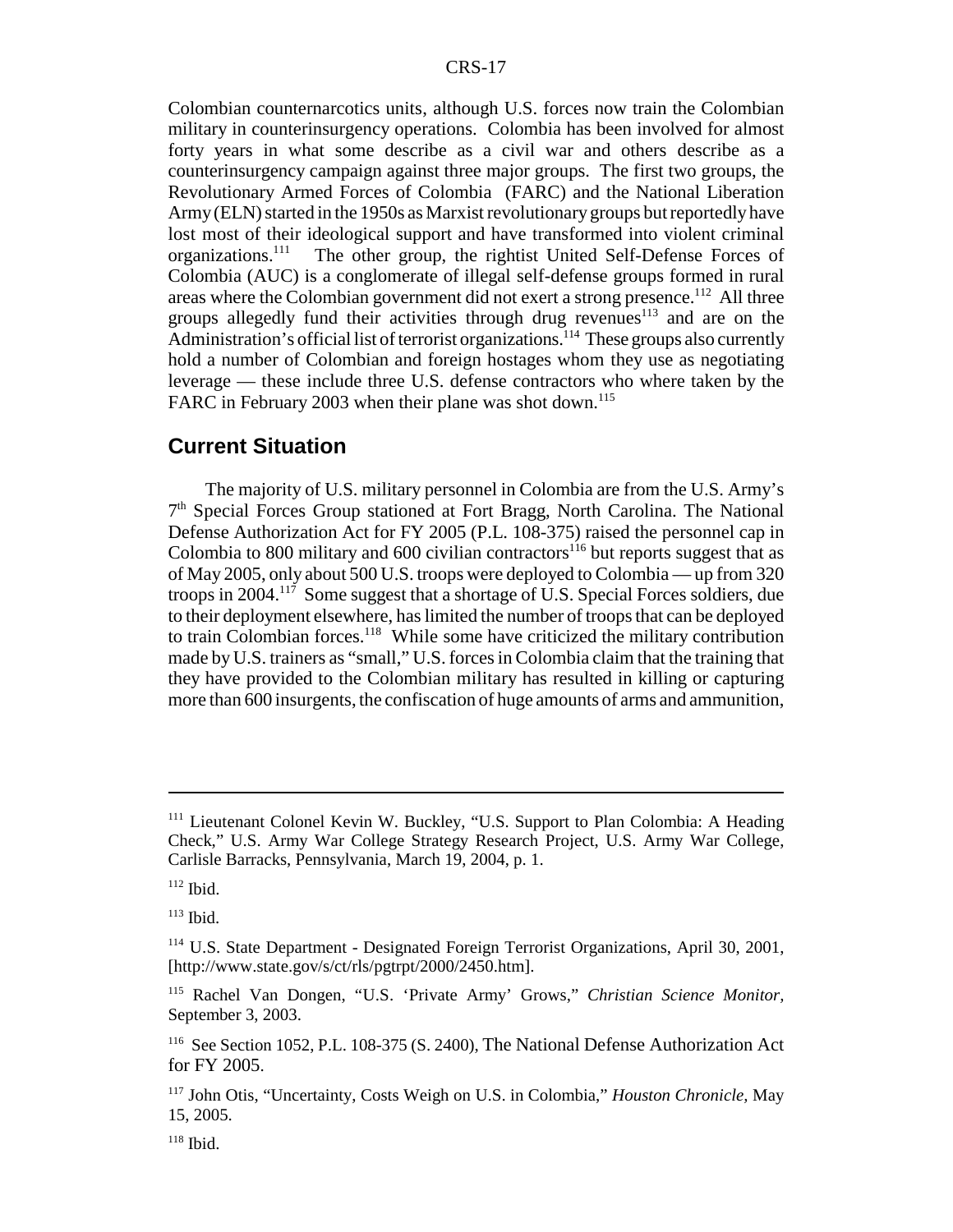and the destruction of numerous drug labs.<sup>119</sup> While the U.S. military has enjoyed a degree of success, the arrest by Colombian officials of five U.S. soldiers in March 2005 for cocaine smuggling and the arrest of two U.S. soldiers in May 2005 for arms trafficking and their return to the U.S. to face military charges, has somewhat tarnished the U.S. military's image in Colombia. $120$ 

On July 9, 2005, the AUC stated that 4,000 of its members would demobilize as part of peace talks between the Colombian government and the AUC.<sup>121</sup> Approximately 5,000 of the AUC's 20,000 members have demobilized and the commanders of about 7,000 more members have stated that their forces are ready to disband. Some in the U.S. government have criticized Colombia's demobilization plan as being "too lenient" and others suggest that these efforts will go a long ways toward ending Colombia's civil war.<sup>122</sup>

#### **A Resurgent FARC**

The FARC, after having spent the last two years on the defensive as a result of the Colombian government's "Plan Patriota" to recapture FARC-held territory, have launched an aggressive country-wide campaign against the Colombian government, likely aimed to influence Colombia's 2006 presidential elections.<sup>123</sup> According to reports, the FARC has restructured from a larger "front" (about 100 or so guerillas) to companies of 54 and squads of 12 to avoid casualties inflicted by Colombian air force bombings directed by U.S. intelligence sources. The FARC has also increased the use of improvised explosive devices, landmines, and snipers, particularly in areas where force ratios do not favor FARC offensive actions against government forces. Since February 2005, more than 100 members of the Colombian military have been killed by the FARC and 732 soldiers have been killed since January 2004 – with more than a third of them killed by land mines and explosive devices. In June, the FARC offered to swap three kidnaped U.S. defense contractors for two FARC leaders that were captured by Colombia and extradited to the United States to face drug charges, but the U.S. government reportedly rejected the proposal.<sup>124</sup> According to U.S. Ambassador Wood, even though it is U.S. policy not to negotiate with

122 Pablo Bachelet, "Controversial Bill gains U.S. Support," *Miami Herald,* July 21, 2005.

 $119$  Ibid.

<sup>120</sup> Steven Dudley, "Put U.S. Soldiers on Trial in Colombia, Some Urge," *Miami Herald,* May 25, 2005.

<sup>121 &</sup>quot;4 Paramilitary Leaders Agree to Disband Forces," *Los Angeles Times,* July 9, 2005.

 $123$  Information in this section is from Jeremy McDermott, "Colombian Insurgency Escalates" as Guerillas go Back on Offensive," Jane's Intelligence Review, July 2005, pp. 26-30 and Juan Forero, "Increase in Guerilla Attacks Tests Colombia's Popular President," *New York Times,* July 3, 2005.

<sup>124 &</sup>quot;Colombia Rebels Offer Swap of Captives; U.S. Declines," *Philadelphia Inquirer,* June 28, 2005.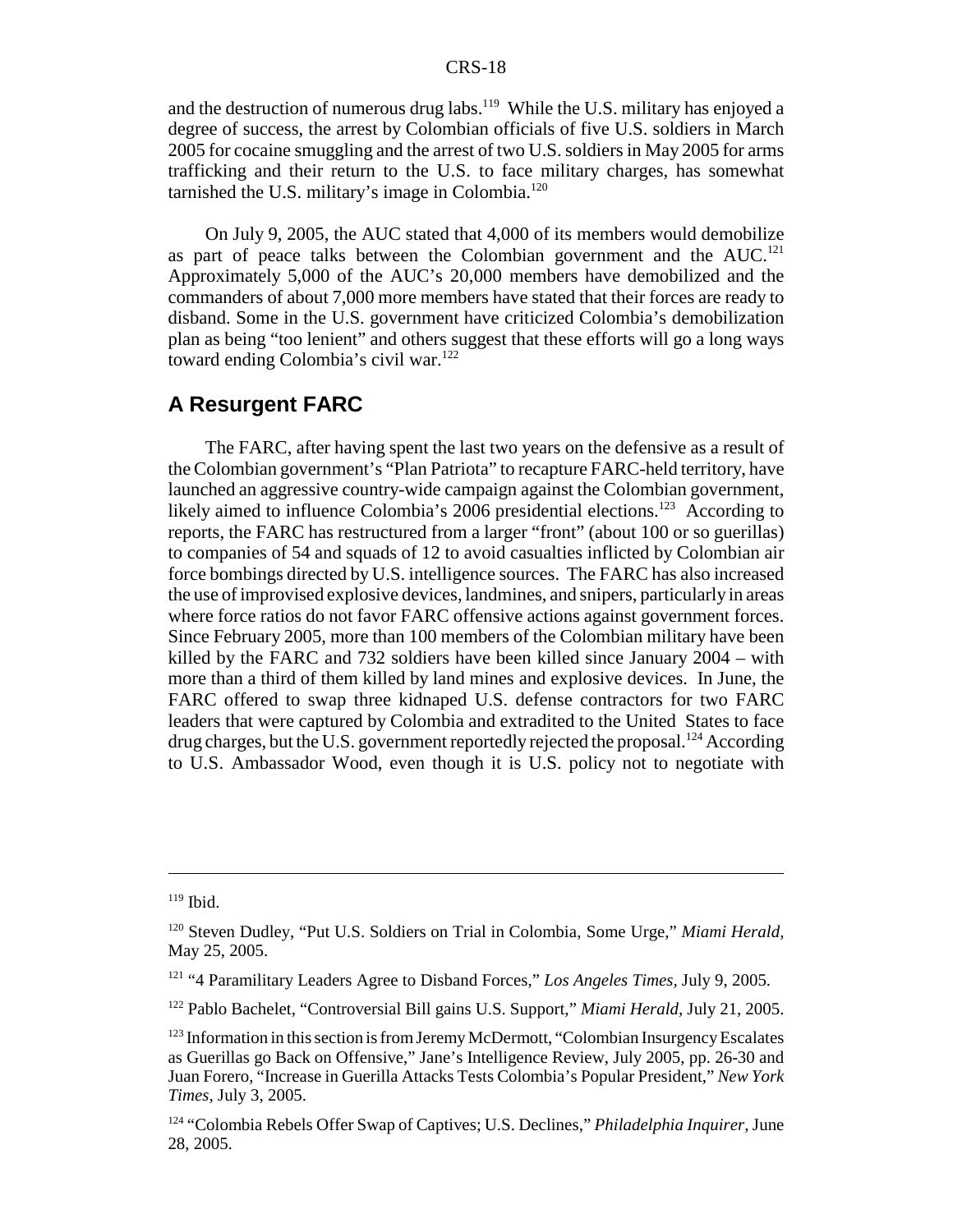terrorists, the Colombian government would include the U.S. hostages in any prisoner exchange deal with the FARC.<sup>125</sup>

**FARC Operations Outside of Colombia.**<sup>126</sup> Reports suggest that the FARC has established cells in Honduras, Nicaragua, and Panama in what U.S. intelligence officials believe is an effort to expand its arms and drug trafficking operations. In addition, the FARC has reported links to Brazil, Mexico, Ecuador, Peru, and Argentina, not only for the purposes of arms and drug trade by also to establish refuges in selected countries. Brazil and Ecuador are claimed to have become important supply lines for the FARC where their jungled borders serve as trans shipment points for drugs and arms as well as rest and recreation areas for FARC guerillas. While some view this as the FARC "extending its operations and influence throughout Latin America," others suggest that military operations by Colombia have forced the FARC to seek refuge elsewhere as well as new sources of revenue as FARC drug income has reportedly suffered due to Colombian counterdrug efforts. Reports suggest that Venezuela may be providing the FARC with weapons. According to Colombian and U.S. officials, Venezuela has become the FARC's principal route for trafficking drugs in exchange for weapons. Venezuela has also been accused of providing political support to the FARC, but Venezuelan president Hugo Chavez reportedly stated that he is "neutral" regarding the FARC.<sup>127</sup>

### **Issues for Congress**

#### **NATO Command in Afghanistan**

Congress may opt to examine a number of issues concerning NATO's assumption of command of ISAF and Operation Enduring Freedom in 2006. Some possible issues include:

- Is there a formal transition plan for the transfer of command to NATO?;
- What will be the U.S. military role in the NATO command structure?;
- ! Will this change of command require additional U.S. troops or will it result in a reduction of U.S. forces in Afghanistan;

<sup>&</sup>lt;sup>125</sup> Remarks by Ambassador William Wood at the Woodrow Wilson Center on June 14, 2005 and "Government Rejects "Arrogant" FARC Response," *Latinnews Daily,* August 4, 2005.

<sup>126</sup> Information in this section is from Kelly Hearn, "FARC Funds Tied to Lula," *Washington Times,* March 22, 2005; Jerry Seper, "Colombia's FARC Spreads in Central America," *Washington Times,* March 26, 2005; and Steven Dudley, "Colombian Rebels Widening Reach," *Miami Herald,* July 17, 2005.

<sup>&</sup>lt;sup>127</sup> Information in this section is from Steven Dudley, "Colombian Rebels Widening Reach," *Miami Herald,* July 17, 2005 and George Gelda, "Venezuela Giving Guns to FARC, Official Says," *Miami Herald,* August 4, 2005.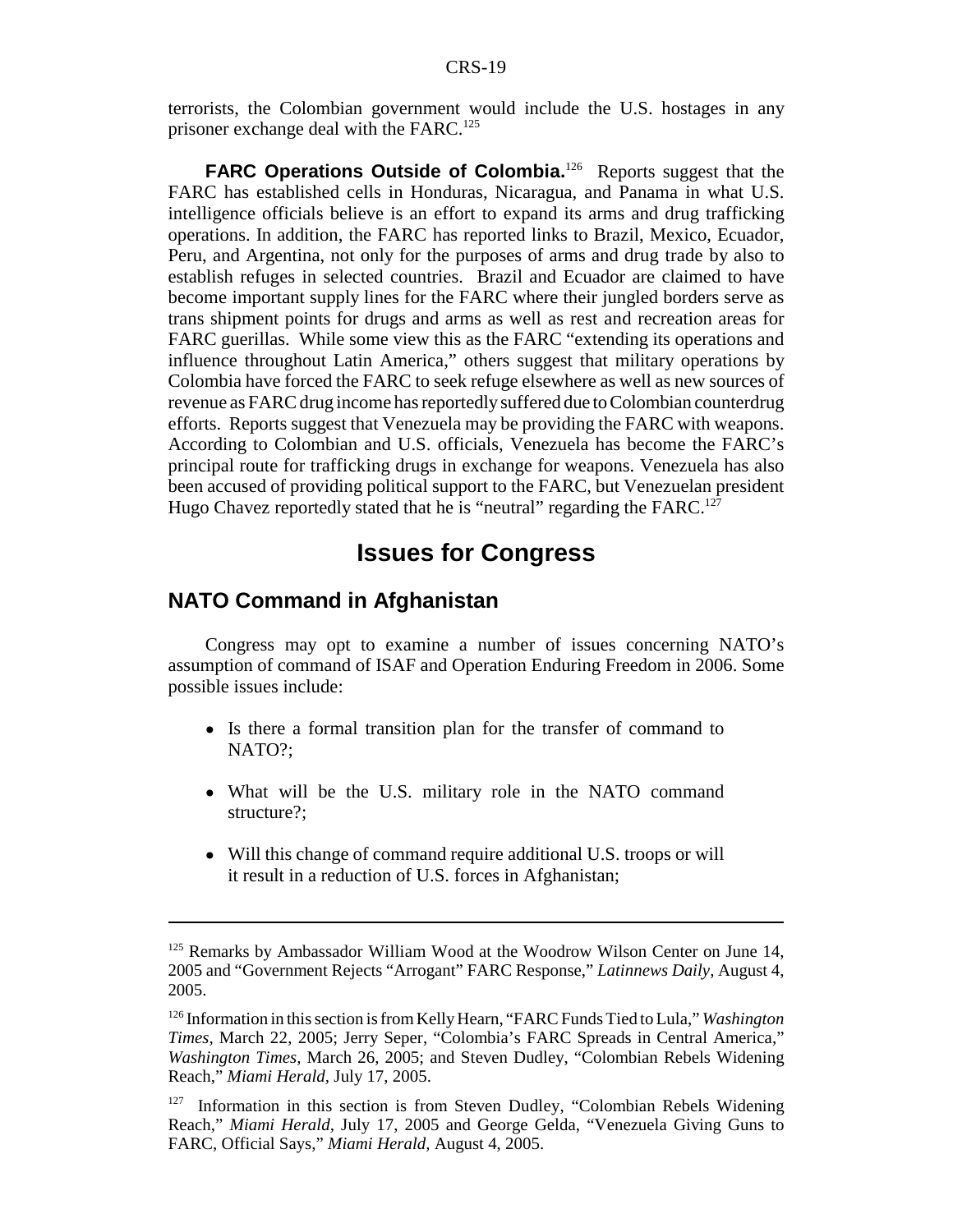- How much say will NATO have in security and stability operations and offensive operations designed to destroy the Taliban/Al Qaeda insurgency? Will NATO be able to "overrule" the United States or change existing policies? Will NATO assumption of command lead to a less vigorous pursuit of insurgents?;
- ! What are NATO's long-term plans to provide adequate forces for security and stability and offensive operations? Has NATO secured commitments from NATO members for troops and military resources for at least the next ten years or will NATO continue to "pass the hat" to obtain forces needed for Afghanistan?; and
- Does NATO have a long-term strategy to transition all security and offensive military operations to the Afghan government and its armed forces and police?

#### **Counternarcotics Operations in Afghanistan**

Congress might act to review current Administration and DOD policy concerning the U.S. military role in Afghan counternarcotics operations. While the insurgency remains a significant threat, the formation, training, and performance of the ANA, the demobilization and assimilation of warlords and their militias, and the progress made toward governance, suggest that the Afghan national government and Coalition are successfully meeting these challenges. Some suggest that, despite the progress made to date, Afghanistan's burgeoning drug trade has the potential to undermine the Afghan government and provide the Taliban with the financial resources needed to perpetuate the insurgency indefinitely.

The current U.S. military role in counternarcotics operations is limited to training, planning support, and the transport of police and troops. The rationale provided in the past for limited U.S. military involvement in Afghan counterdrug operations was that active involvement "was not achievable given U.S. force levels in Afghanistan" and that it could "significantly undermine its counterinsurgency campaign."128 While the United States has gone from a "no participation" policy to a supporting role, critics suggest that a more active role is now possible as the Administration has hinted at reducing troop levels in Afghanistan and Iraq in the near future.<sup>129</sup> Given the possibility of these reductions, Congress might opt to examine the potential impact of dedicating a relatively small force of U.S. troops to actively conducting counterdrug operations with Afghan and NATO allies. Proponents of this course of action argue that U.S. military experience in counterdrug operations and the addition of a brigade or less of U.S. soldiers could significantly benefit future counterdrug efforts and perhaps place a strain on the insurgent's drug revenues —

<sup>128</sup> Rowan Scarborough, "Military Resists Ant-Drug Role," *Washington Times,* October 26, 2004.

<sup>129</sup> Peter Spiegel, "U.S. General Sees Significant Withdrawal in Iraq," *Financial Times,* August 24, 2005.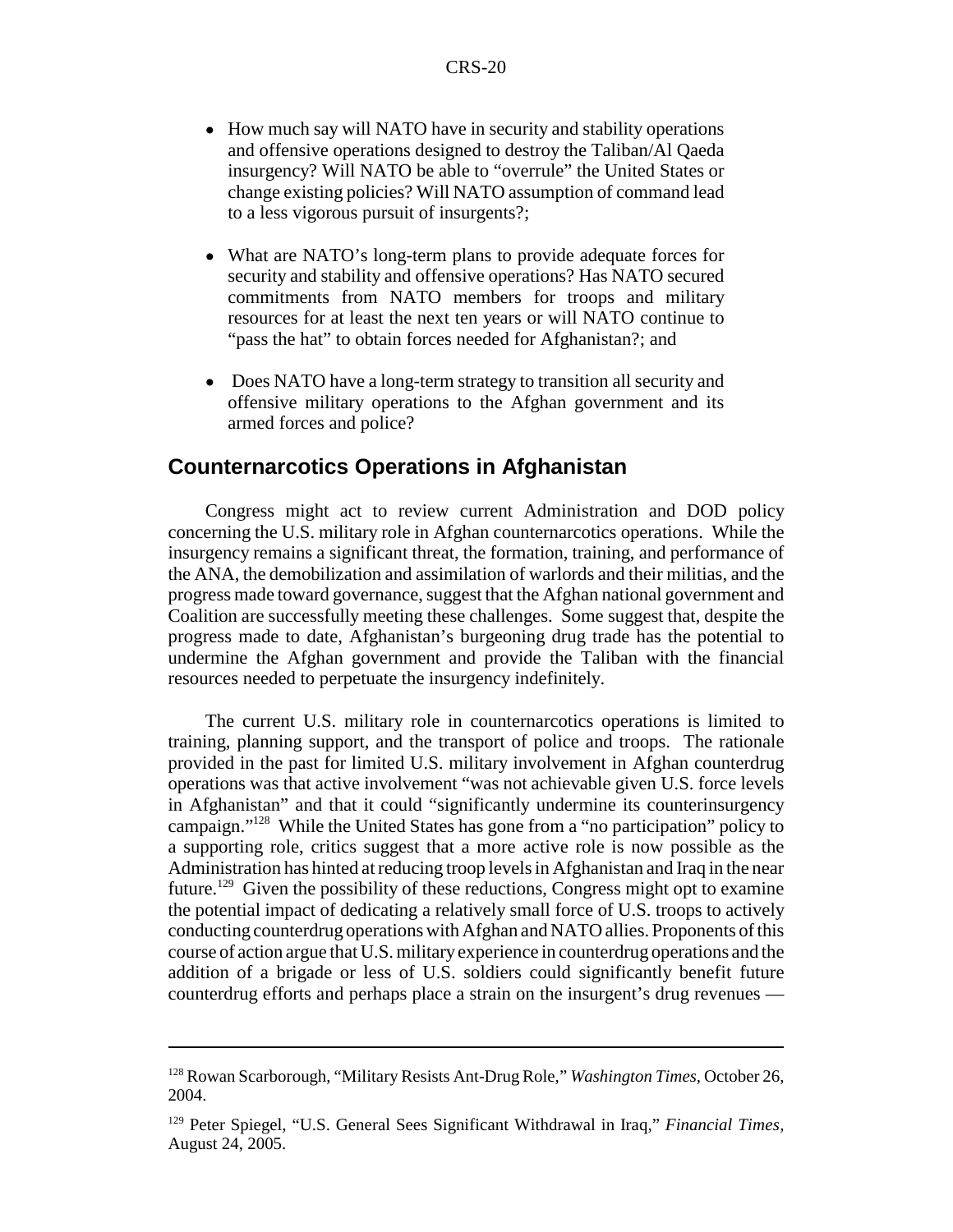ultimately impacting their anti-government and anti-Coalition military and terrorist operations.

#### **Africa and Long-Term Strategy**

It is possible that Congress may explore in greater detail how Africa not only fits into the Administration's long term strategy for the war on terror but also what the Administration's specific strategy is for Africa, if such a strategy exists. While Combined Joint Task Force Horn of Africa (CJTF-HOA) has been in existence for almost three years and the Gulf of Guinea Guard Initiative has been described as a "ten year program," little is publicly known about these long-term commitments to the region in terms of overall strategy and what resources—both military and financial—will be required to implement such a strategy.

There are indications that if a strategy does not currently exist, one is being developed by the Pentagon. According to a report, U.S. CENTCOM is planning for a "long war" on terrorism and is looking beyond Iraq and Afghanistan, to "a growing threat of a loosely-affiliated network of extremists" that is "not fundamentally statebased or state-sponsored."130 CENTCOM notes that the focus of this strategy is to insure that Al Qaeda and its affiliates "do not find a safe haven once they are forced out of their current bases."131 One concern is that once Iraq is stabilized leaders such as Abu Musab al-Zarqawi might move their base of operation to Africa. Given these concerns, Congress might review the Pentagon's emerging long- term military strategy in the region as well as how other U.S. agencies, their resources, and programs might fit into such a plan.

#### **Abu Sayaaf and Jemaah Islamiyah**

Reports that Abu Sayaaf and Jemaah Islamiyah are developing a training relationship and operational alliance suggest to some the potential for an increase in terrorist activities throughout Southeast Asia. While the majority of these activities would likely be against regional governments, the potential exists for attacks against U.S. concerns and citizens in the region. U.S. military presence and ongoing operations in the region are considered by some as modest at best and might do little to deter attacks or assist our regional allies in pursuing those responsible. Given this possibility, Congress might act to review the adequacy of U.S. military forces in the region as well as their current mandate in terms of training and advising regional military forces.

#### **FARC Operating Outside of Colombia**

Congress may decide to examine the ramifications of the expansion of FARC narcotics and arms activities into other countries. While most agree that these activities are preliminary at best and may be a symptom of the success of the U.S. trained Colombian Armed Forces against the FARC, others see the potential for

<sup>130 &</sup>quot;Pentagon Plans for "Long War" on Terror," *London Financial Times,* August 25, 2005.

 $131$  Ibid.